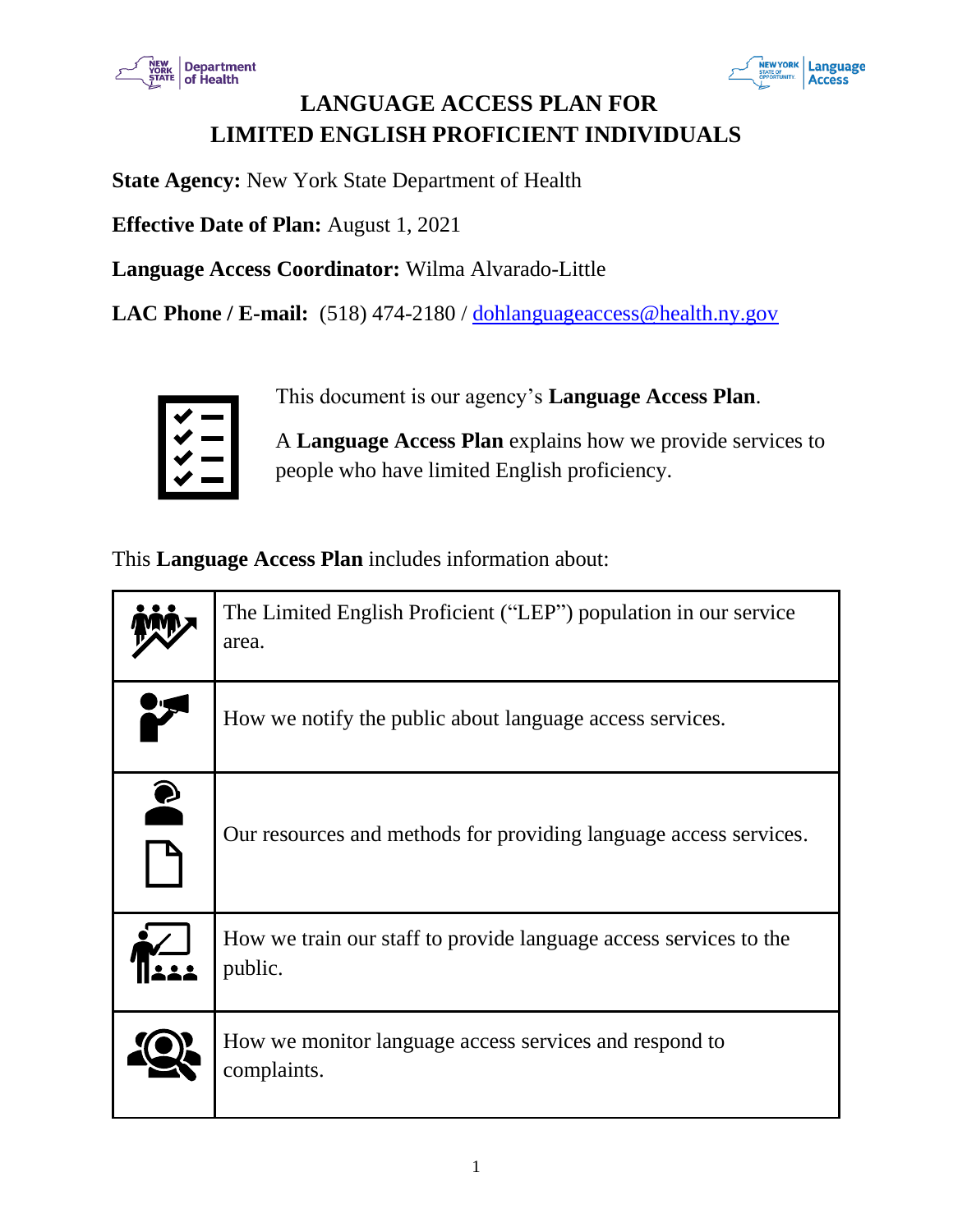



# **Table of Contents**

| PART 2 – The Limited English Proficient Population in Our Service Area3      |
|------------------------------------------------------------------------------|
| PART 3 – Public Outreach About the Availability of Language Access Services4 |
|                                                                              |
|                                                                              |
|                                                                              |
|                                                                              |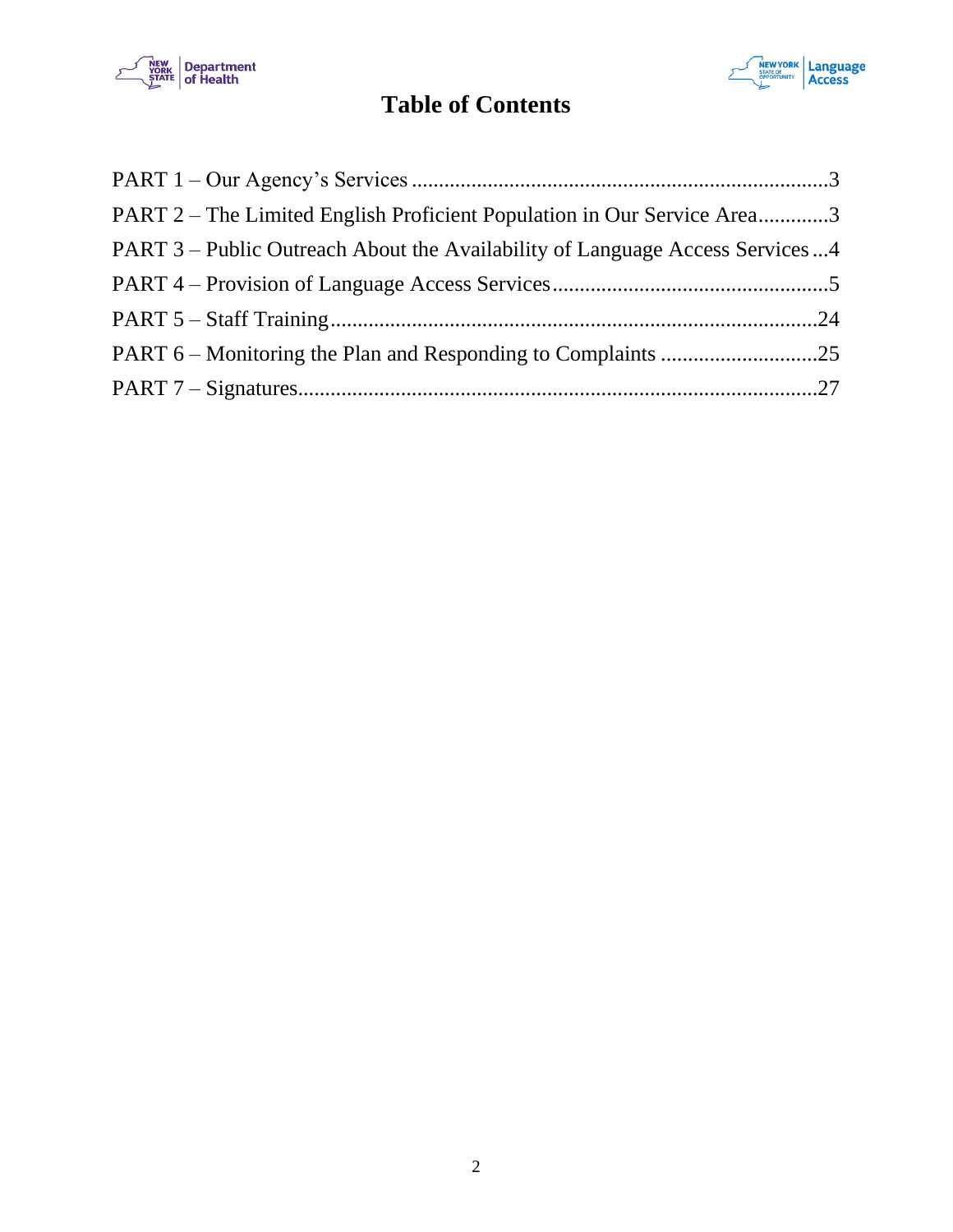



<span id="page-2-0"></span>

**We prepared this Language Access Plan ("Plan") to comply with Executive Order No. 26, as amended by Executive Order No. 26.1, which established New York's [Statewide](https://www.ny.gov/language-access-policy)  [Language Access Policy.](https://www.ny.gov/language-access-policy) <sup>1</sup> This Plan explains how we make sure that Limited English Proficient ("LEP") individuals have meaningful access to agency services, programs, and activities.**

**In this Plan, LEP individuals are understood as people who do not speak English as their primary language and who have a limited ability to read, speak, write, or understand English.** 

#### **Our agency's services to the public include:**

The New York State Department of Health (Department) protects and promotes the health of the people of New York by preventing epidemics and the spread of disease; promoting healthy lifestyles for children and families; protecting against hazards in homes, work, communities and the environment; assuring access to high quality health care; and preparing for and responding to emergencies. As part of the Department's mission to promote healthy lifestyles and to protect the health of the people of this state, the Department seeks to ensure that all individuals, including those with limited ability to read, speak, write or understand English, are able to access our services, programs and activities.



# <span id="page-2-1"></span>**PART 2 – The Limited English Proficient Population in Our Service Area**

**Our agency uses U.S. Census data (including data from the American Community Survey) to determine the top ten languages most commonly spoken by LEP individuals in New York State.** 

**The estimated total number of LEP individuals in our service area is:** Approximately 2.5 million LEP individuals in New York State.

**The top ten languages spoken by LEP individuals in New York State are:**

| # | Language | <b>Estimated Number of</b><br><b>LEP</b> Speakers |
|---|----------|---------------------------------------------------|
|   | Spanish  | 1,201,322                                         |

<sup>1</sup> For additional information about our agency's obligations to provide language access services, please visit: <https://www.ny.gov/language-access-policy>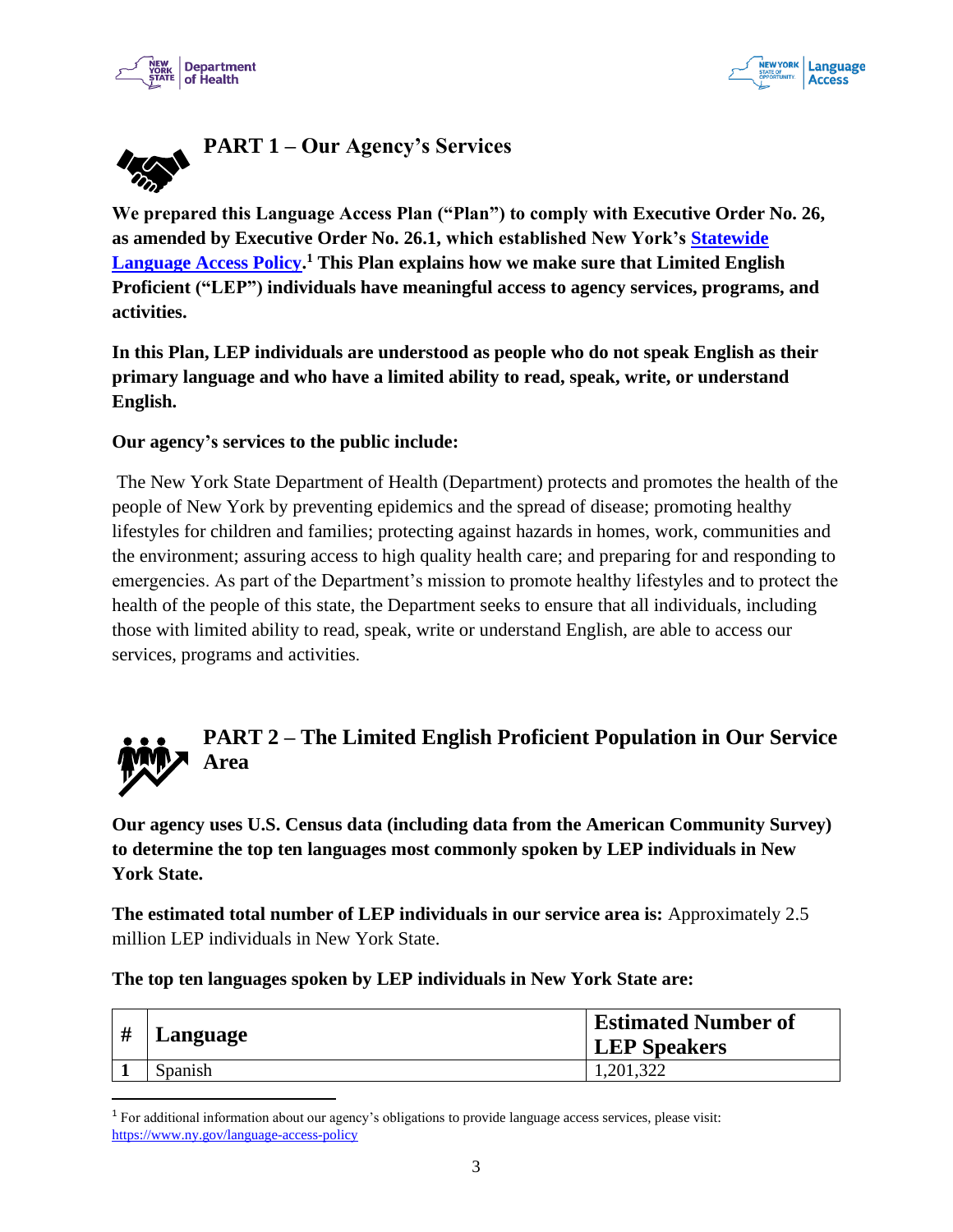



|                | ➤              | ≻       |
|----------------|----------------|---------|
| $\overline{2}$ | Chinese        | 379,745 |
| 3              | Russian        | 119,380 |
| 4              | Yiddish        | 64,070  |
| 5              | Bengali        | 64,020  |
| 6              | Korean         | 55,506  |
| 7              | Haitian Creole | 54,746  |
| 8              | Italian        | 46,431  |
| 9              | Arabic         | 40,781  |
| 10             | Polish         | 34,840  |

Our agency will reassess the public's language needs at least every two years after the effective date of this Plan.

#### **Our agency tracks encounters with LEP individuals in the following ways:**

Upon initial contact with any of the Department program areas providing direct public services, language needs are determined and documented by program staff. Additional data is gathered from: contact with social workers that assist the LEP individual; advocacy groups; Department contractors; and local municipal staff. Frequency of contact is based on the LEP individual's level of need and may occur in various settings or circumstances. Some examples of contacts with LEP individuals include, but are not limited, to the following: (1) contacts occurring when the LEP individual applies to obtain services or benefits under programs administered by the Department; (2) contact with LEP individuals through the AIDS Institute wherein the Department staff contact known partners of persons infected with HIV or AIDS, or conduct HIV/STD testing in the field; (3) contact with LEP individuals when such individuals seek information or documentation maintained by the Department, including birth, death or marriage certificates; and (4) during the course of the Department's monitoring and oversight role, which includes home/health care facility visits, surveillance, and inspections, such as inspections of summer camps and restaurants.



# <span id="page-3-0"></span>**PART 3 – Public Outreach About the Availability of Language Access Services**

# **Our agency informs LEP individuals about their right to free language assistance services in the following ways, using at least the top ten languages shown in Part 2 of this Plan:**

 $\boxtimes$  LEP individuals are directly informed by our staff

**In which ways?** If an individual indicates a need for language assistance at any point of public contact (in person or by phone), staff informs them of the services that are available with the assistance of the "I Speak" tool, contracted vendors, or bilingual staff if available.

- ☒ Signs posted about language assistance services
	- $\boxtimes$  In areas operated by the agency and open to the public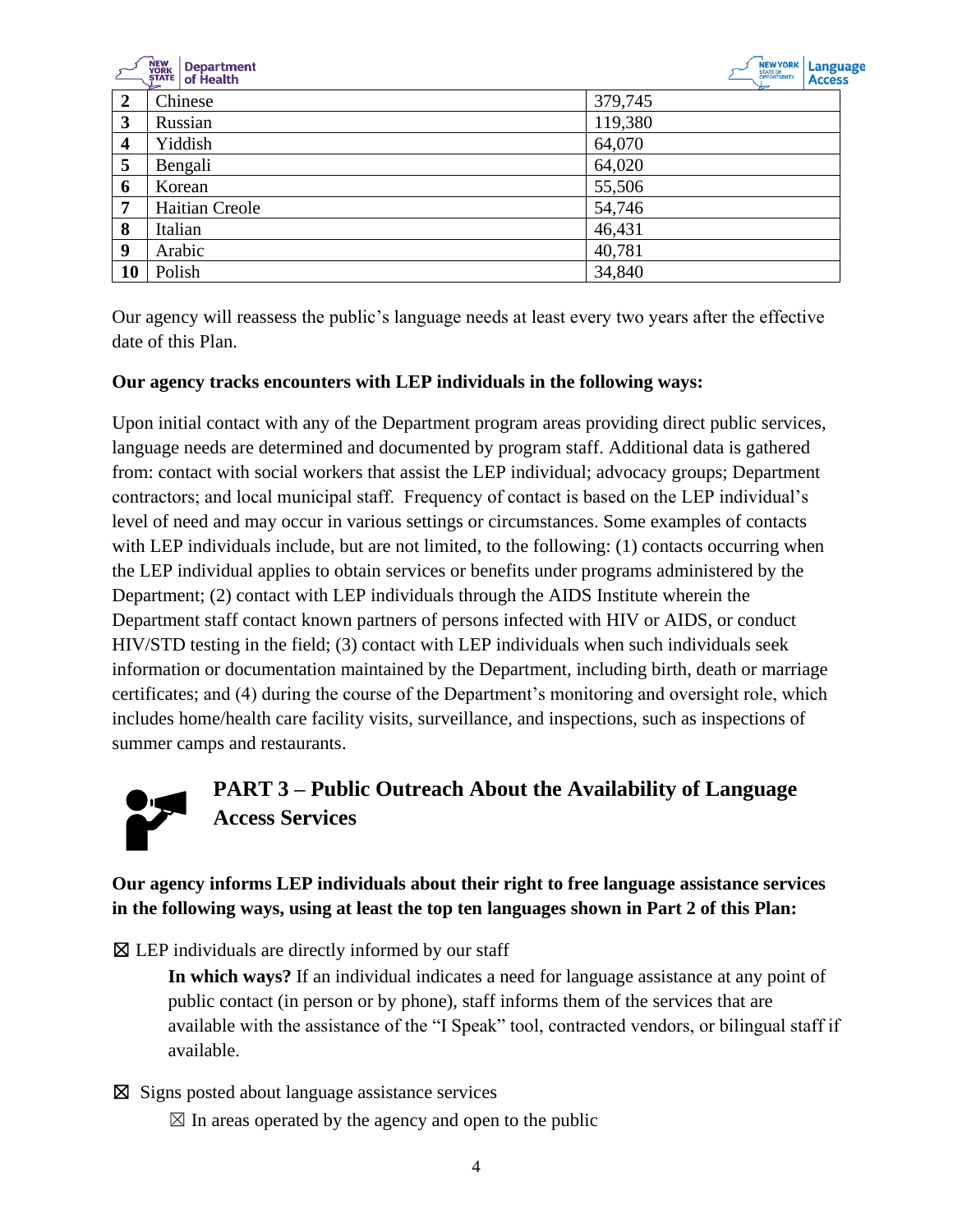



The Department's website informs the public about free language assistance services. It also offers translated links to current public and community health concern announcements, emergency disease notifications, the New York State of Health, the AIDS Institute and Rape Crisis and Sexual Violence Prevention Bill of Rights and Emergency Information, COVID-19, and COVID-19 Vaccination information.

 $\boxtimes$  Information is published on our agency's website in at least the top ten languages spoken by LEP individuals in New York State

☒ Outreach and presentations at schools, faith-based groups, and other community organizations **What are the LEP populations targeted?** In addition to the languages indicated in the chart in Part 2 of this Plan, outreach may be conducted to LEP populations based on community need.

 $\Box$  Local, non-English language media directed at LEP individuals in their languages **What are the LEP populations targeted?**

 $\boxtimes$  Social media posts directed at LEP individuals in their languages

**What are the LEP populations targeted?** COVID-19 vaccination social media resources are available in Spanish. Social media graphics to promote the fair and equitable distribution of the COVID-19 vaccine are available in Spanish, Chinese, Haitian Creole, Korean, Russian and Bengali.

☒ Telephonic voice menu providing information in non-English languages

**In which languages?** The New York State Dept. of Health has individual telephonic prompts for Arabic, Bengali, Chinese, Haitian Creole, Italian, Korean, Polish, Russian, Spanish and Yiddish and an additional prompt for all other languages.

☒ Other (describe)

Information regarding NYS Relay 711 or (1-800-421-1220) is shared with DOH staff for COVID-19 initiatives to serve the deaf and hard of hearing community.

<span id="page-4-0"></span>

# **A. Determining the Need for Services**

**During** *in person* **encounters, our agency uses the following tools to determine whether an individual is LEP, and what their primary language is:**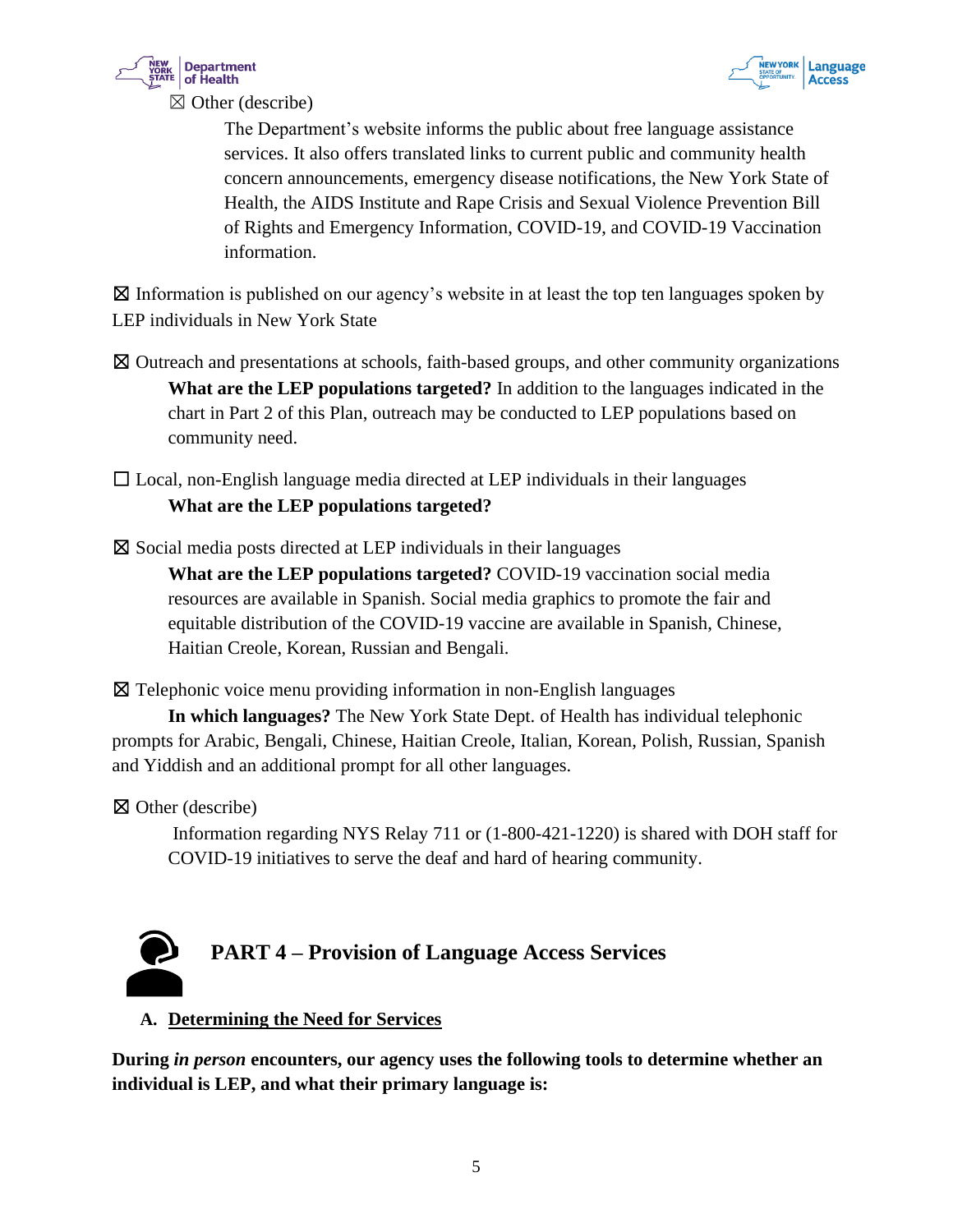

NEW YORK | Language Access

☒ "I Speak" posters or visual aids that provide information about free interpreting services in multiple languages

☒ Reception staff make those determinations based on training and experience

 $\boxtimes$  Bilingual staff members, where available, assist in identifying LEP individual's language

 $\boxtimes$  Other (describe) Self-identification by the individual during the encounter; referral from an outside source.

# **On** *telephone calls***, our agency uses the following tools to find out if an individual is LEP, and what their primary language is:**

☒ Reception staff make those determinations based on training and experience

 $\boxtimes$  Bilingual staff members, where available, assist in identifying an LEP individual's language

☒ Telephonic interpreting service

☒ Other (describe) Self-identification by the individual during the encounter; referral from an outside source.

**Our agency's protocols for assessing whether an individual needs** *oral interpreting* **services in different service situations is as follows:**

☒ **During office in-person encounters:** The need for an interpreter may be determined by reception staff with the assistance of bilingual staff members, "I Speak" posters, selfidentification by the LEP individual, or through a referral from outside sources. "I Speak" posters have been distributed to staff.

☒ **At initial contact in the field:** "I Speak" cards will be utilized by field staff and telephonic interpreting services can be employed through cell phones and other similar devices. In addition, bilingual staff may assist in the field, dependent on community need, when available.

☒ **When speaking on the telephone:** Telephone contacts to programs from LEP individuals are handled by telephonic interpreting services under contract with the Department. In addition, bilingual staff may assist with calls when available.

☒ **For pre-planned appointments with LEP individuals:** Information concerning language needs is gathered as appointments are made. The need for an interpreter may be determined by reception staff with the assistance of bilingual staff members, self-identification by the LEP individual, or through a referral from outside sources.

☐ **Other (describe):**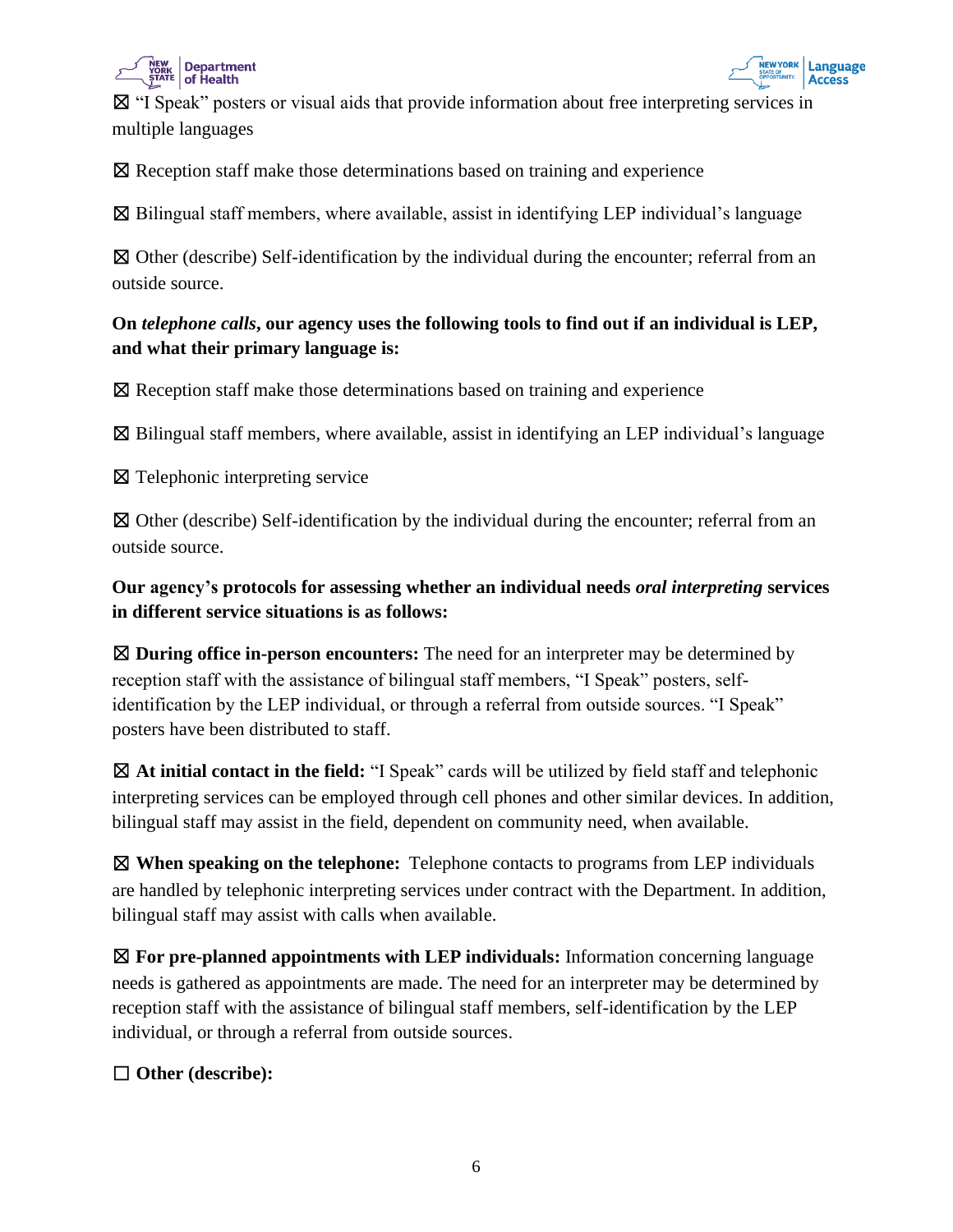



# **Our agency records and maintains documentation of each LEP individual's language assistance needs as follows:**

Programs within the NYS DOH identify the language which is needed for persons accessing their programs. Invoices which reflect the use of language assistance services are documented in a centralized database. The information derived from the database will assist the Language Access Coordinator in evaluating the effectiveness of the Plan and the services being provided.

#### **B. Oral Interpreting Services**

#### **Our agency has made the following resources available for oral interpreting requests:**

 $\boxtimes$  Bilingual staff members who work directly with LEP individuals

**Number of staff and languages spoken:** A total of three staff are in parenthetic language titles, with the language being Spanish.

 $\Box$  Bilingual staff members who provide oral interpreting services on a volunteer basis **Number of staff and languages spoken:** .

☒ Telephonic interpreting service

**Name of vendors:** Providers under the NYS Office of General Services (OGS) Statewide Administrative Services Contract.

 $\Box$  Contracts or other arrangements with school and community organizations **Number of staff and languages spoken:**

☒ Other (Describe)

NYS DOH works within internal processes to secure an in-person interpreter outside of OGS vendors for unique situations when the contracted agency is not able to provide an interpreter.

# **Our agency protocols for informing LEP individuals that free interpreting services will be provided and that they do not need to provide their own interpreters is as follows:**

☒ **During office in-person encounters:** The need for an interpreter may be determined by reception staff with the assistance of bilingual staff members, "I Speak" posters, selfidentification by the LEP individual, or through a referral from outside sources. "I Speak" posters have been distributed to staff. "I Speak" wallet cards have been disseminated to staff in the field to have available at COVID-19 vaccination points of distribution.

☒ **At initial contact in the field:** Staff in the field utilize the "I Speak" card to assist in identifying the language of an LEP individual. Bilingual staff, if available in the field and fluent in the language of the LEP individual, will inform the LEP individual that he or she does not need to provide his or her own interpreter and that free interpreting services are provided.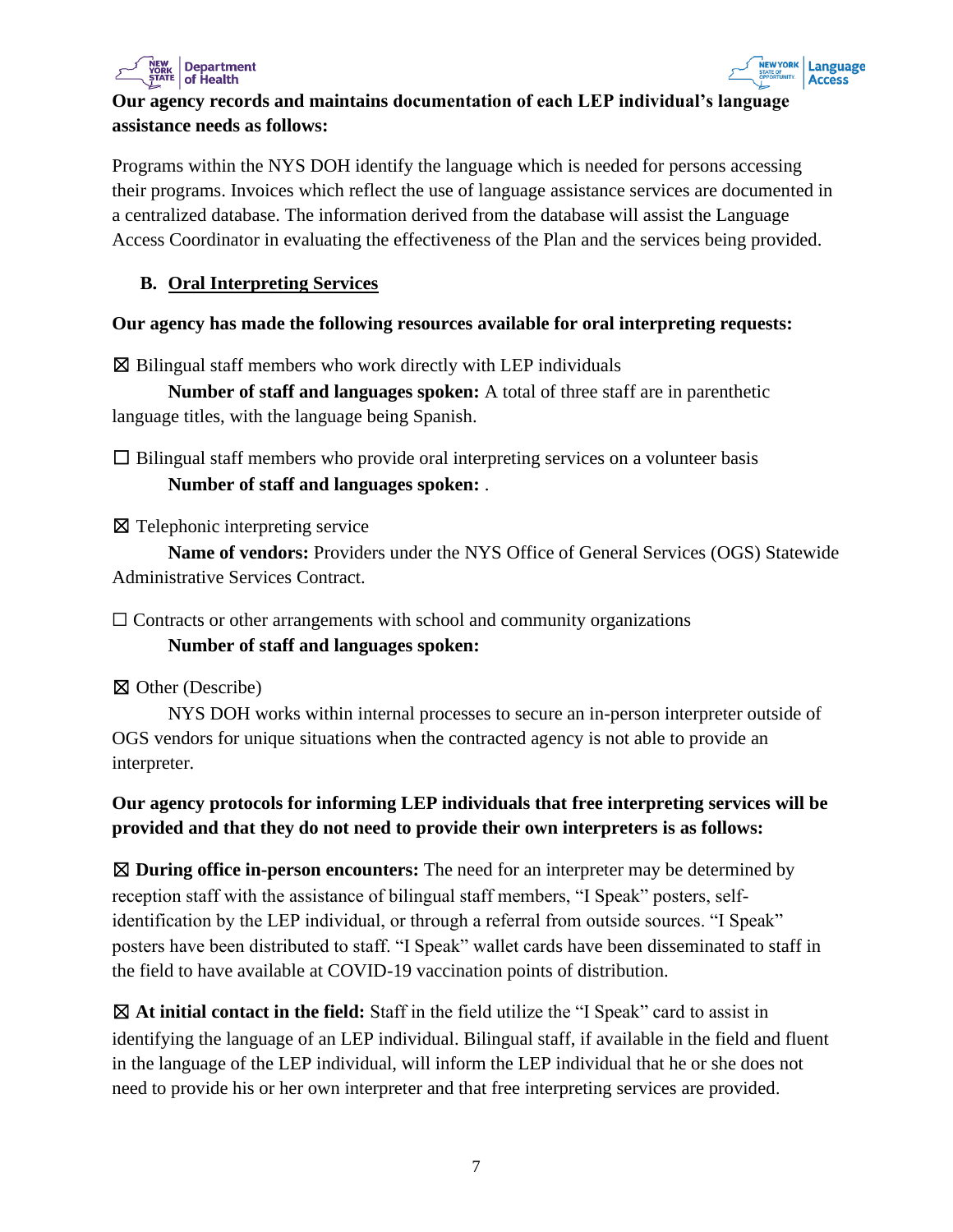



☒ **When speaking on the telephone:** Staff will inform the LEP individual that he or she does not need to provide his or her own interpreter and that free interpreting services will be provided. Staff will also utilize telephonic interpreting service to notify LEP individuals.

☒ **For pre-planned appointments with LEP individuals:** Information concerning language needs is obtained as appointments are made. Reception staff with the assistance of telephonic interpreter or bilingual staff members when available will notify an LEP individual that free interpreting services are available.

☒ **Other (describe):** The NYS Department of Health website informs the public about the availability of free language assistance services. Staff provide this information onsite at the point of contact with the individual.

#### **Our agency's protocols for obtaining interpreting services in a timely manner is as follows:**

When it is determined that an interpreter is needed, programs arrange for interpreter services for scheduled appointments: telephonic, VRI or Remote interpreter services are utilized as needed; or bilingual staff who are available and have been identified who may assist the LEP individual, with the understanding that they are communicating in the individual's preferred language and not interpreting.

# **If an LEP individual insists on using a family member, friend, or other person as an interpreter, our protocols for deciding whether to accept or decline such an arrangement is as follows:**

LEP individuals that come into contact with our agency will be informed of the availability of interpreting services provided at no cost to them. Generally, an LEP individual may not use a family member, friend, or a minor as an interpreter. However, **during emergencies** an LEP individual may be permitted to use a minor, a family member or friend as an interpreter. Upon request, an LEP individual may also be permitted to use a minor, a family member or friend as an interpreter for routine matters, such as asking the location of the office, hours of operation or rescheduling an appointment. Where the interaction with the LEP individual occurs at the agency's office, and an individual is permitted to use an interpreter of his or her choosing, he or she must fill out a written consent/waiver form. Where an LEP individual is engaged in official business with the agency, the agency will provide an independent interpreter at all times. An LEP individual will not be permitted to provide an interpreter of his or her choosing when filling out applications or when involved in other legal matters.

# **Our agency provides information to all staff members who have contact with the public about how to obtain oral interpreting services. Our protocol in this regard is as follows:**

Mandatory annual training is required for all staff. Training is administered through the Statewide Learning Management System with both a general training course and a NYS DOHspecific course. The NYS DOH SharePoint site provides contact information to the NYS DOH LAC and instructions to access interpreting and translation services.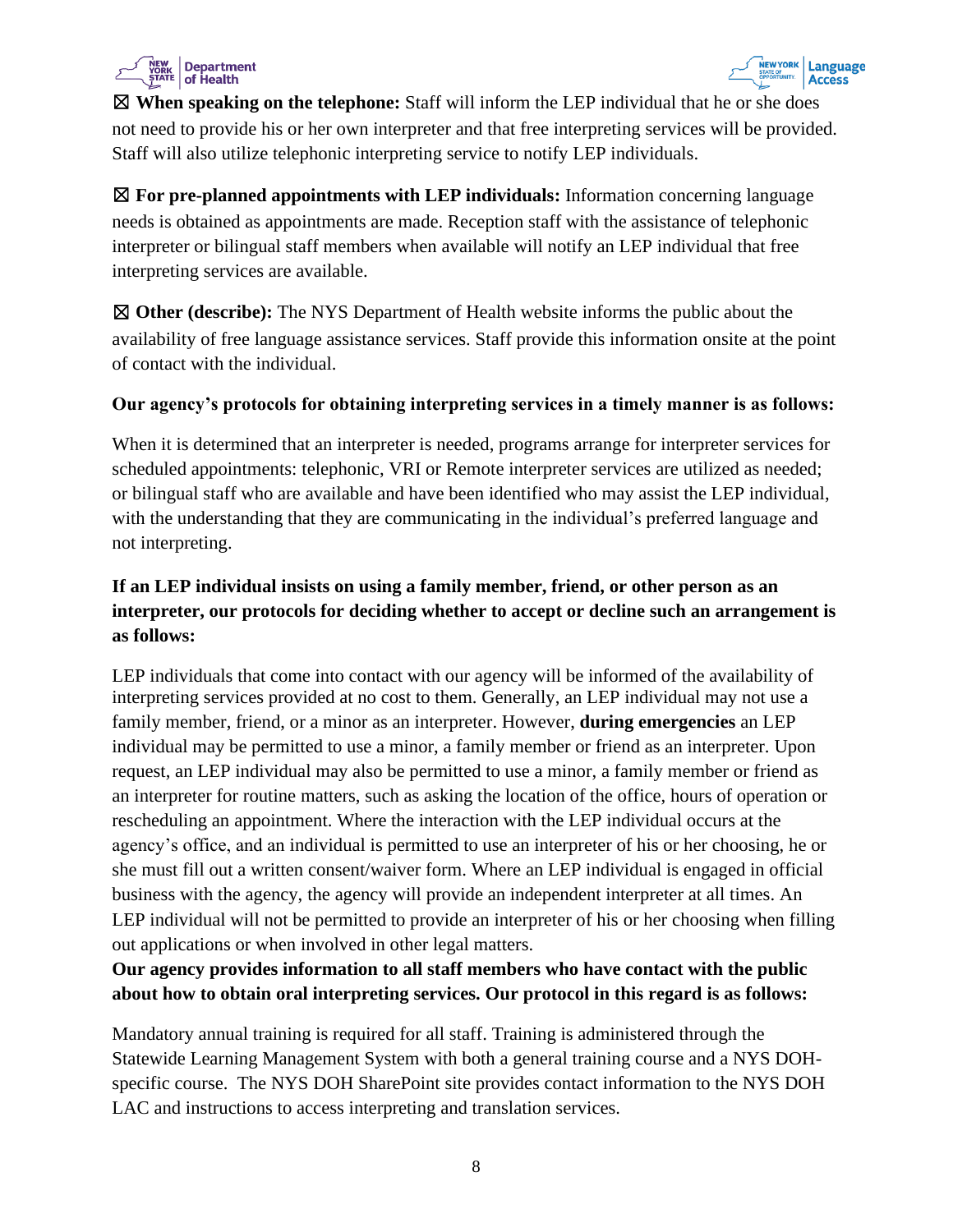



#### **The agency's Language Access Coordinator ("LAC") maintains a list of oral interpreting resources that are available to staff. This resource list includes:**

- ☒ Names and contact information for all resources
- ☒ Names and locations of staff members who are available to act as interpreters or provide services directly in an LEP individual's primary language
- $\boxtimes$  Languages in which each interpreter or service is qualified
- ⊠ Procedures for accessing each interpreter or service

# **Our agency records and maintains documentation of oral interpreting services provided to LEP individuals at each encounter. Our protocol in this regard is as follows:**

Programs within the NYS DOH identify the language which is needed for persons accessing their programs. Invoices which reflect the use of language assistance services are documented in a centralized database. The information derived from the database will assist the Language Access Coordinator in evaluating the effectiveness of the Plan and the services being provided. The Department also utilizes interpreting services obtained through a statewide contract, which provides monthly detailed reporting on the services provided to LEP individuals.

#### **Cultural Competence and Confidentiality**

#### **Our agency makes sure interpreters are culturally competent<sup>2</sup> in the following ways:**

The Department utilizes interpreting services obtained through a statewide contract and works with the vendors to ensure the vendor implements quality assurance standards to guarantee that its interpreters are trained and are linguistically and culturally competent.

# **Our agency makes sure interpreters follow state and federal confidentiality protocols in the following ways:**

All Department staff in programs identified as covered programs under Health Insurance Portability and Accountability Act (HIPAA) are trained in HIPAA and confidentiality compliance. Interpreters under contract with the State must comply with confidentiality requirements, including applicable HIPAA requirements. The training provided to staff will address the importance of confidentiality. Furthermore, independent interpreters will enforce standards of confidentiality in accordance with NYS Law. Vendors are also asked to submit information for policies and trainings regarding confidentiality and their Code of Ethics.

# **C. Translations of Documents**

<sup>2</sup> Cultural Competence is defined as *a set of congruent behaviors, attitudes, and policies that come together in a system or agency or among professionals that enables effective interactions in a cross-cultural framework.* U.S. Department of Health and Human Services, Office of Minority Health. 2000. Assuring Cultural Competence in Health Care: Recommendations for National Standards and an Outcomes-Focused Research Agenda. Extracted from: [https://minorityhealth.hhs.gov/Assets/pdf/checked/Assuring\\_Cultural\\_Competence\\_in\\_Health\\_Care-1999.pdf](https://minorityhealth.hhs.gov/Assets/pdf/checked/Assuring_Cultural_Competence_in_Health_Care-1999.pdf)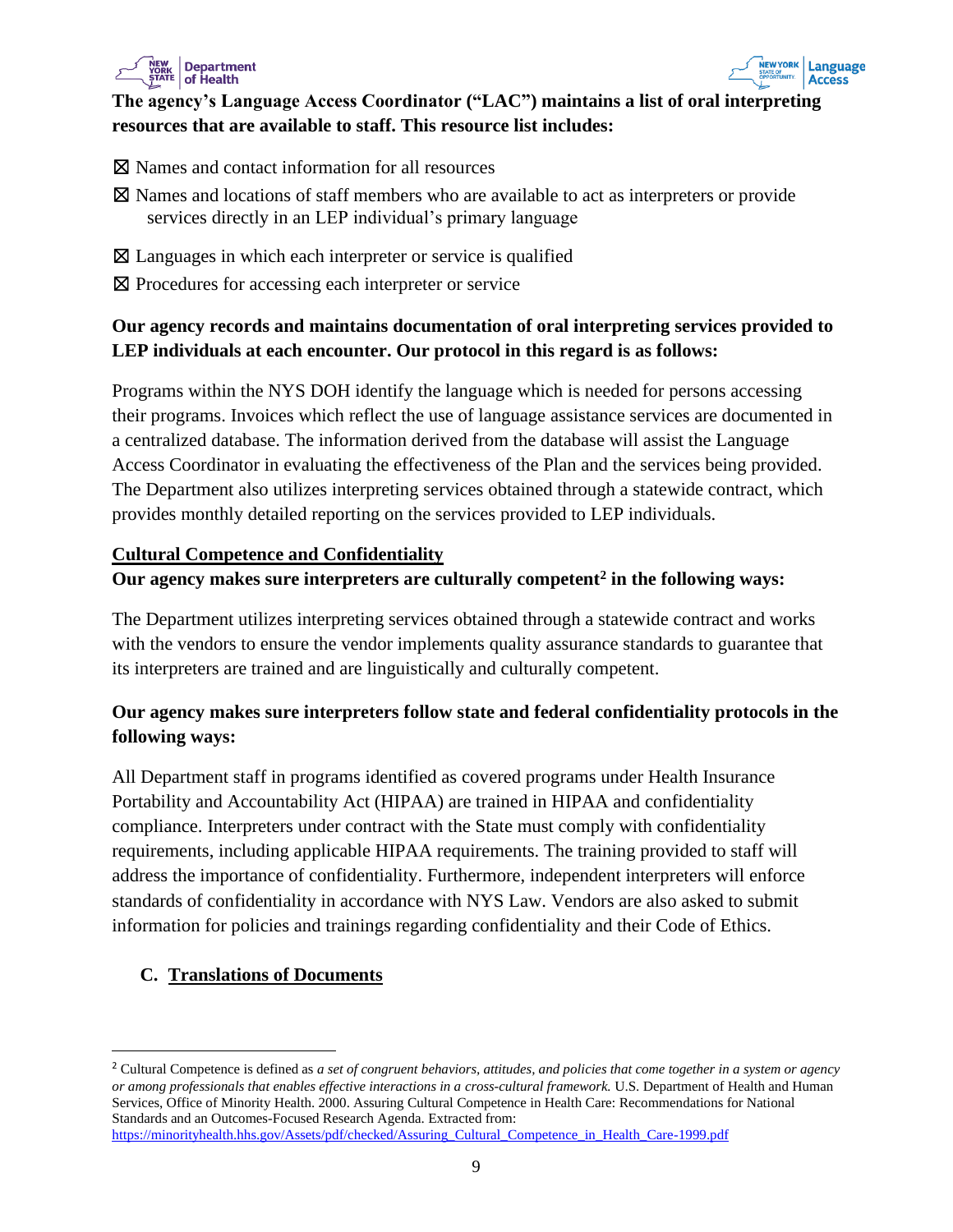



**At least every two years after the effective date of this Plan, our agency determines and reassesses vital documents (including website content) that must be translated. This process is accomplished in the following ways:**

Documents determined to be vital include intake and consent forms; notice of rights, requirements, and responsibilities; and such others that contain pertinent information to assist in accessing program benefits. Programs within the Department will determine which documents are vital and in need of translation. The Public Affairs Group will review all forms and documents the program has identified as being vital prior to translation. All translated documents will be reviewed and monitored as part of our Language Access Plan. In addition, individual requests for translation of confidential materials are also addressed. Upon receiving a document or correspondence from an LEP individual in their primary language, the said document or correspondence will be sent to the selected vendor for translation in a timely manner.

#### **Our agency's process for making sure documents are written in plain language<sup>3</sup> before they are translated into other languages is as follows:**

NYS Department of Health is recognized nationwide for its plain language and health literacy efforts. The NYS DOH LAC has led activities which resulted in the following: DOH is the first state department of health in the nation to hold a health literacy summit to ensure the principles of health literacy and plain language are infused across all state and academic organizations, the first state dept of health to conduct an organization wide health literacy survey and program assessment to identify and support health literacy and plain language principles in its work. Materials are developed and assessed via staff representation of multiple programs to ensure clear and effective communication.

#### **Our agency has the following resources available for translation of documents:**

☒ Contracts with vendors for translation services

**Names of vendors:** Geneva WorldWide, LanguageLine Solutions, and potentially any vendor under the OGS Statewide Administrative Services Contract.

# $\Box$  Contracts or other arrangements with schools and community organizations **Names of schools/organizations and languages:**

 $\Box$  Translation of documents by bilingual staff members

☒ Other (describe)

Partner with other state agencies who have vendor approved language service providers.

<sup>&</sup>lt;sup>3</sup> The [Plain Writing Act of 2010](https://www.govinfo.gov/app/details/PLAW-111publ274) defines plain language as writing that is clear, concise, well-organized, and follows other best practices appropriate to the subject or field and intended audience. Extracted from: [https://www.govinfo.gov/app/details/PLAW-](https://www.govinfo.gov/app/details/PLAW-111publ274)[111publ274](https://www.govinfo.gov/app/details/PLAW-111publ274)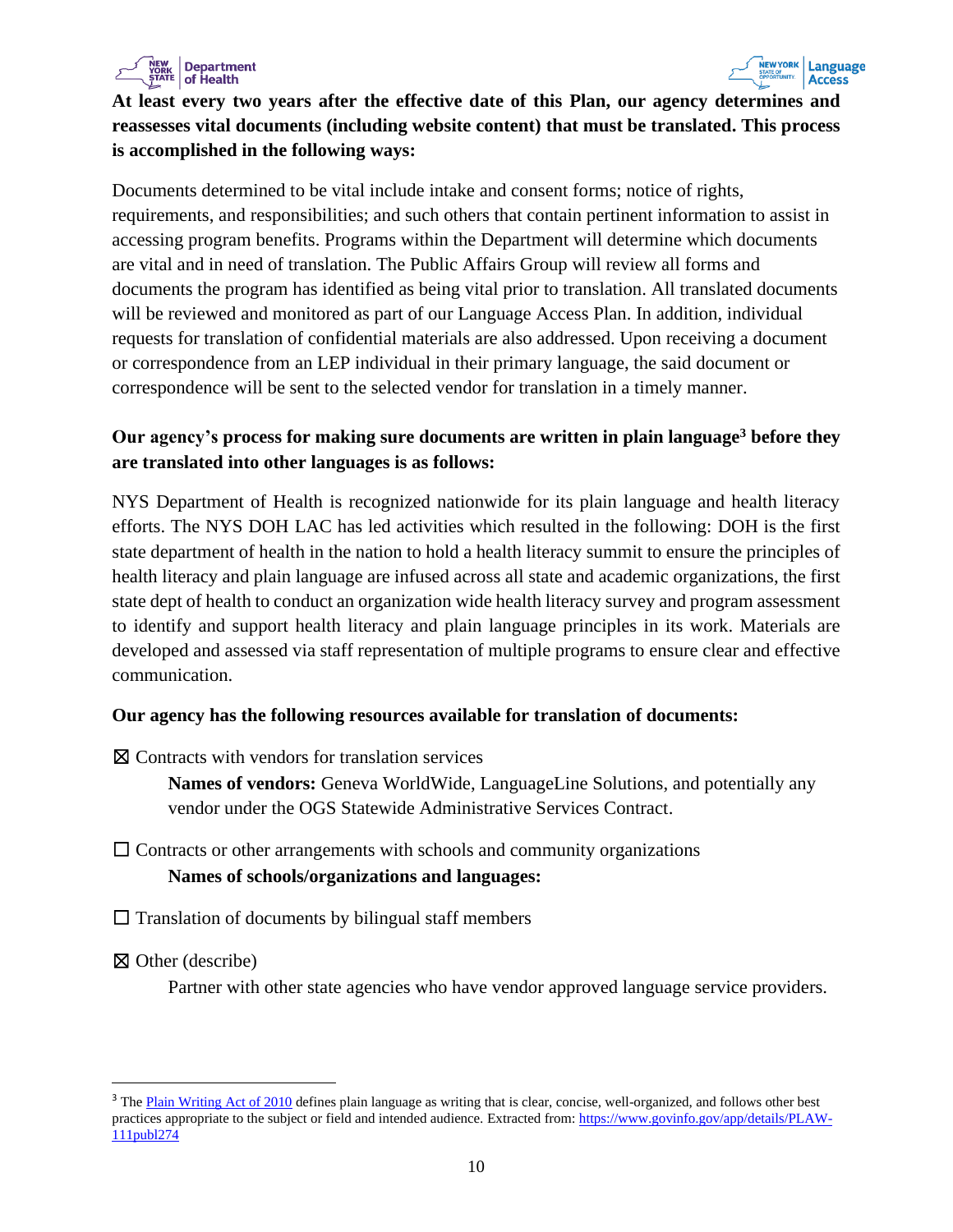



#### **The agency's Language Access Coordinator ("LAC") maintains a list of translation resources that are available to staff. This resource list includes:**

- ☒ Names and contact information for all resources
- $\Box$  Names and locations of staff members who are available to provide translations of documents
- $\boxtimes$  Languages in which each translation service is qualified
- ☒ Procedures for accessing each translation service

#### **Our agency translates documents that LEP individuals submit in their primary languages in a timely manner. Our protocol in this regard is as follows:**

Upon receiving a document or correspondence from an LEP individual in their primary language, the said document or correspondence will be sent to the selected vendor for translation in a timely manner.

# **The following non-exhaustive list of documents are currently translated by our agency in the languages indicated:**

In compliance with Executive Order 26.1, our agency will complete translations of the below list of documents in the newly added top languages (Arabic, Italian, Polish, and Yiddish) by August 1, 2022.

- *AR: Arabic*
- *BE: Bengali*
- *CH: Chinese*
- *HA: Haitian-Creole*
- *IT: Italian*
- *KO: Korean*
- *PO: Polish*
- *RU: Russian*
- *SP: Spanish*
- *YI: Yiddish*

|    | <b>Name</b>                                               | <b>Top Ten Languages</b> |              |              |              |              |              |               |               |              |               |        |
|----|-----------------------------------------------------------|--------------------------|--------------|--------------|--------------|--------------|--------------|---------------|---------------|--------------|---------------|--------|
|    |                                                           | SP                       | <b>CH</b>    | RU           | HA           | KO           | BE           | YI            | <b>AR</b>     | IT           | PO            |        |
| 1. | <b>HIV</b><br>Uninsured<br>Care Programs                  | $\checkmark$             | $\checkmark$ | $\checkmark$ | $\checkmark$ | $\checkmark$ | $\checkmark$ | In<br>process | In<br>process | $\checkmark$ | In<br>process | ✓      |
| 2. | New York<br><b>State</b><br>Confidentialit<br>y Law & HIV | $\checkmark$             | $\checkmark$ | $\checkmark$ | $\checkmark$ | $\checkmark$ | $\checkmark$ | In<br>process | In<br>process | $\checkmark$ | In<br>process | ✓      |
| 3. | Need Help<br>Paying for                                   | $\checkmark$             | $\checkmark$ | $\checkmark$ | $\checkmark$ | $\checkmark$ | $\checkmark$ | In<br>process | In<br>process | $\checkmark$ | In<br>process | French |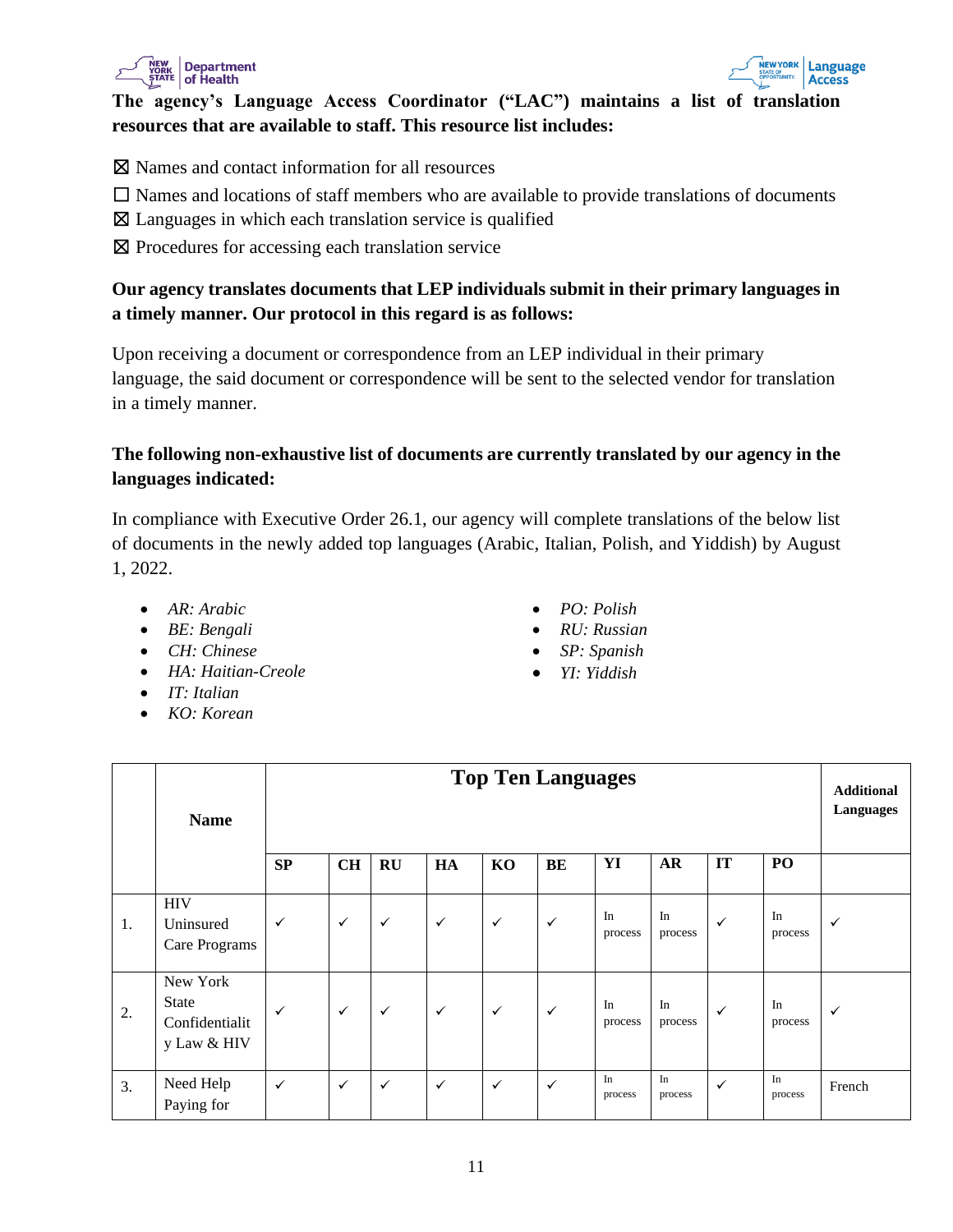|     | NEW<br>YORK<br>ȘTATE<br><b>Department</b><br>of Health                         |              |              |              |              |              |              |               |               |               | NEW YORK             | Language<br><b>Access</b>                                                                                  |
|-----|--------------------------------------------------------------------------------|--------------|--------------|--------------|--------------|--------------|--------------|---------------|---------------|---------------|----------------------|------------------------------------------------------------------------------------------------------------|
|     | Prep (AIDS<br>Institute)                                                       |              |              |              |              |              |              |               |               |               |                      |                                                                                                            |
| 4.  | Prep Yourself<br><b>Against HIV</b><br>(Brochure)                              | $\checkmark$ | $\checkmark$ | $\checkmark$ | $\checkmark$ | $\checkmark$ | $\checkmark$ | In<br>process | In<br>process | $\checkmark$  | In<br>process        | French                                                                                                     |
| 5.  | <b>ADAP</b><br>Privacy Notice                                                  | $\checkmark$ | $\checkmark$ | $\checkmark$ | $\checkmark$ | $\checkmark$ | $\checkmark$ | In<br>process | In<br>process | In<br>process | In<br>process        |                                                                                                            |
| 6.  | <b>ADAP</b><br>Language<br>Sheet                                               | $\checkmark$ | $\checkmark$ | $\checkmark$ | $\checkmark$ | $\checkmark$ | $\checkmark$ | In<br>process | In<br>process | In<br>process | $\rm{In}$<br>process |                                                                                                            |
| 7.  | PrEP-AP<br>(ADAP)                                                              | $\checkmark$ | $\checkmark$ | $\checkmark$ | $\checkmark$ | $\checkmark$ | $\checkmark$ | In<br>process | In<br>process | $\checkmark$  | In<br>process        | French                                                                                                     |
| 8.  | $PrEP - AP$<br>Card (ADAP)                                                     | $\checkmark$ | $\checkmark$ | $\checkmark$ | $\checkmark$ | $\checkmark$ | $\checkmark$ | In<br>process | In<br>process | $\checkmark$  | In<br>process        | French,                                                                                                    |
| 9.  | Expect The<br>Test-<br><b>Brochure</b>                                         | $\checkmark$ | $\checkmark$ | $\checkmark$ | $\checkmark$ | $\checkmark$ | $\checkmark$ | In<br>process | In<br>process | $\checkmark$  | In<br>process        |                                                                                                            |
| 10. | Early<br>Intervention<br>Program: A<br>Parent's Guide<br>(58-pages<br>Booklet) | $\checkmark$ | $\checkmark$ | $\checkmark$ | $\checkmark$ | $\checkmark$ | $\checkmark$ | $\checkmark$  | $\checkmark$  | $\checkmark$  | Need to<br>translate | French,<br>Greek,<br>Hmong,<br>Japanese,<br>Khmer,<br>Laotian,<br>Punjabi,<br>Vietnamese                   |
| 11. | Newborn<br>Screening                                                           | $\checkmark$ | $\checkmark$ | $\checkmark$ | $\checkmark$ | $\checkmark$ | $\checkmark$ |               |               | $\checkmark$  |                      | Vietnamese<br>French                                                                                       |
| 12. | Ready, Set,<br>Grow with<br><b>WIC</b>                                         | $\checkmark$ | $\checkmark$ | $\checkmark$ | $\checkmark$ | $\checkmark$ | $\checkmark$ | $\checkmark$  | $\checkmark$  | $\checkmark$  | $\checkmark$         | Burmese,<br>Farsi,<br>French,<br>Hindi,<br>Karen,<br>Nepali,<br>Somali,<br>Turkish,<br>Urdu,<br>Vietnamese |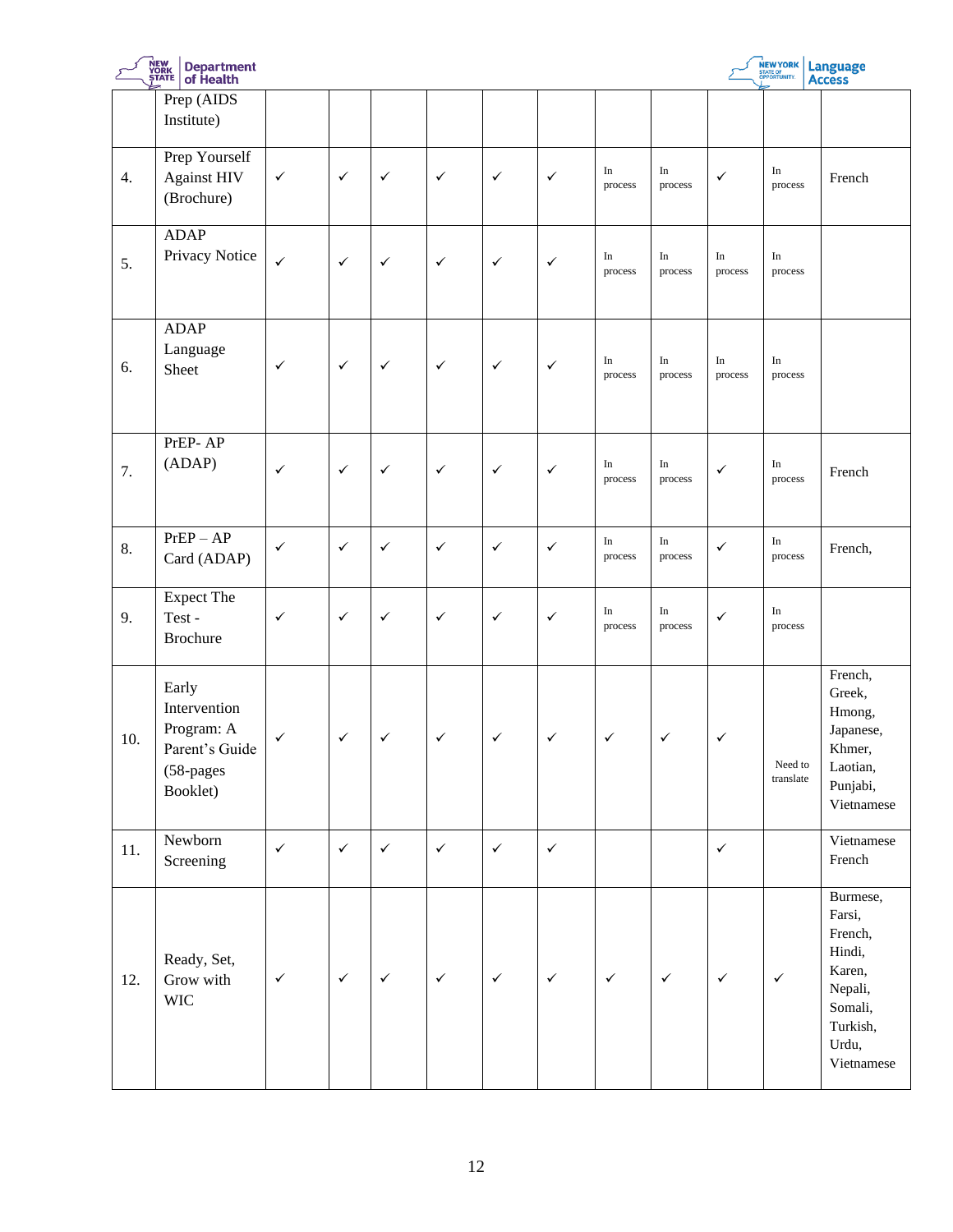|     | NEW<br>YORK<br>STATE<br><b>Department</b><br>of Health                   |              |              |              |              |              |                      |                      |              |              | NEW YORK     | Language<br>Access                                                                                         |
|-----|--------------------------------------------------------------------------|--------------|--------------|--------------|--------------|--------------|----------------------|----------------------|--------------|--------------|--------------|------------------------------------------------------------------------------------------------------------|
| 13. | <b>WIC</b><br>Participants<br>Rights and<br>Responsibilitie<br>${\bf S}$ | $\checkmark$ | $\checkmark$ | $\checkmark$ | $\checkmark$ | $\checkmark$ | $\checkmark$         | $\checkmark$         | $\checkmark$ | $\checkmark$ | $\checkmark$ | Burmese,<br>Farsi,<br>French,<br>Hindi,<br>Karen,<br>Nepali,<br>Somali,<br>Turkish,<br>Urdu,<br>Vietnamese |
| 14. | <b>WIC Benefits</b><br>Discontinued<br>Letter                            | $\checkmark$ | $\checkmark$ | $\checkmark$ | $\checkmark$ | $\checkmark$ | $\checkmark$         | Need to<br>translate |              | $\checkmark$ | $\checkmark$ | Burmese,<br>Farsi,<br>French,<br>Hindi,<br>Karen,<br>Nepali,<br>Somali,<br>Turkish,<br>Urdu,<br>Vietnamese |
| 15. | <b>WIC</b><br>Graduation<br>Letter                                       | $\checkmark$ | $\checkmark$ | $\checkmark$ | $\checkmark$ | $\checkmark$ | $\checkmark$         | Need to<br>translate |              | $\checkmark$ | $\checkmark$ | Burmese,<br>French,<br>Hindi,<br>Urdu                                                                      |
| 16. | $WIC - No$<br>Longer<br>Eligible Letter                                  | $\checkmark$ | $\checkmark$ | $\checkmark$ | $\checkmark$ | $\checkmark$ | $\checkmark$         | Need to<br>translate |              | $\checkmark$ | $\checkmark$ | Burmese,<br>French,<br>Hindi,<br>Urdu                                                                      |
| 17. | Handling<br>Concerns<br>About Care &<br>Services in<br>Nursing<br>Homes  | $\checkmark$ | $\checkmark$ | $\checkmark$ | $\checkmark$ | $\checkmark$ | In<br>process        |                      |              | $\checkmark$ |              |                                                                                                            |
| 18. | Managed Care<br><b>Bill of Rights</b>                                    | $\checkmark$ | $\checkmark$ | $\checkmark$ | $\checkmark$ | $\checkmark$ | $\rm{In}$<br>process |                      |              | $\checkmark$ |              |                                                                                                            |
| 19. | NYS Proxy<br>Law: Appoint<br>ing Your<br><b>Health Care</b><br>Proxy     | $\checkmark$ | $\checkmark$ | $\checkmark$ | $\checkmark$ | $\checkmark$ | In<br>process        |                      |              | $\checkmark$ |              |                                                                                                            |
| 20. | Your Rights as<br>a Hospital<br>Patient In New                           | $\checkmark$ | $\checkmark$ | $\checkmark$ | $\checkmark$ | $\checkmark$ | In<br>process        |                      |              | $\checkmark$ |              |                                                                                                            |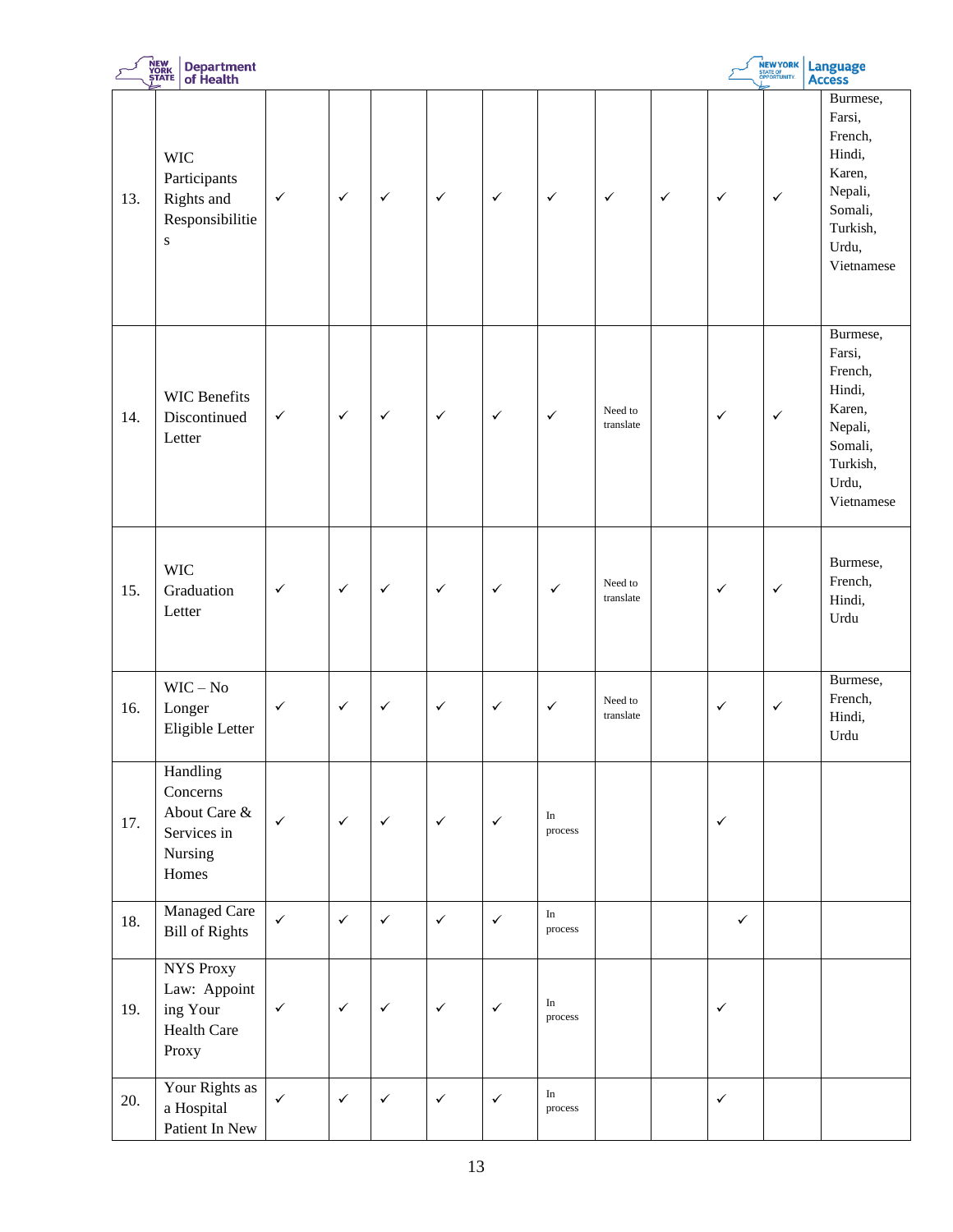|     | <b>NEW<br/>YORK<br/>STATE</b><br><b>Department</b><br>of Health<br><b>NEW YORK</b><br>STATE OF<br>OPPORTUNITY.<br>Language<br>Access |              |              |              |              |              |                                |                      |  |                      |                      |                                                      |
|-----|--------------------------------------------------------------------------------------------------------------------------------------|--------------|--------------|--------------|--------------|--------------|--------------------------------|----------------------|--|----------------------|----------------------|------------------------------------------------------|
|     | <b>York State</b><br>(available on<br>DOH website<br>only)                                                                           |              |              |              |              |              |                                |                      |  |                      |                      |                                                      |
| 21. | Your Rights as<br>a Nursing<br>Home<br>Resident in<br>New York<br><b>State</b>                                                       | $\checkmark$ | $\checkmark$ | $\checkmark$ | $\checkmark$ | $\checkmark$ | In<br>process                  |                      |  | ✓                    |                      |                                                      |
| 22. | <b>NYS</b><br>Immunization<br>Information<br>System                                                                                  | ✓            | $\checkmark$ | $\checkmark$ | $\checkmark$ | ✓            | Under<br>review                | Need to<br>translate |  | Need to<br>translate | Need to<br>translate |                                                      |
| 23. | New York<br><b>State</b><br>Requirements<br>for School<br>Entrance/<br>Attendance                                                    | $\checkmark$ | $\checkmark$ | $\checkmark$ | $\checkmark$ | $\checkmark$ | In<br>process                  | Need to<br>translate |  | Need to<br>translate | Need to<br>translate |                                                      |
| 24. | How to<br>Choose a<br>Medicaid<br>Managed Care<br>Health<br><b>Insurance Plan</b>                                                    | $\checkmark$ | $\checkmark$ | $\checkmark$ | $\checkmark$ | $\checkmark$ | $\rm{In}$<br>process           |                      |  |                      | $\checkmark$         | Hebrew,<br>Hindi,<br>Laotian,<br>Urdu,<br>Vietnamese |
| 25. | Medicaid<br>Enrollment<br>Submission of<br>Application on<br>Behalf of<br>Applicant                                                  | $\checkmark$ | $\checkmark$ | $\checkmark$ | $\checkmark$ | $\checkmark$ | $\operatorname{In}$<br>process |                      |  | $\checkmark$         |                      |                                                      |
| 26. | Office of<br>Professional<br>Medical<br>Conduct<br>Complant<br>Form English                                                          | $\checkmark$ | $\checkmark$ | $\checkmark$ | $\checkmark$ | $\checkmark$ | $\rm{In}$<br>process           |                      |  | $\checkmark$         | $\checkmark$         |                                                      |
| 27. | <b>Organ Donors</b><br>Save Lives<br><b>Brochure</b>                                                                                 | $\checkmark$ | $\checkmark$ | $\checkmark$ | $\checkmark$ | $\checkmark$ | $\checkmark$                   |                      |  |                      |                      | Italian                                              |
| 28. | Pulse<br>Oximetry<br>Screening for                                                                                                   | $\checkmark$ | $\checkmark$ | $\checkmark$ | $\checkmark$ | $\checkmark$ | $\rm{In}$<br>process           |                      |  | $\checkmark$         |                      | French,                                              |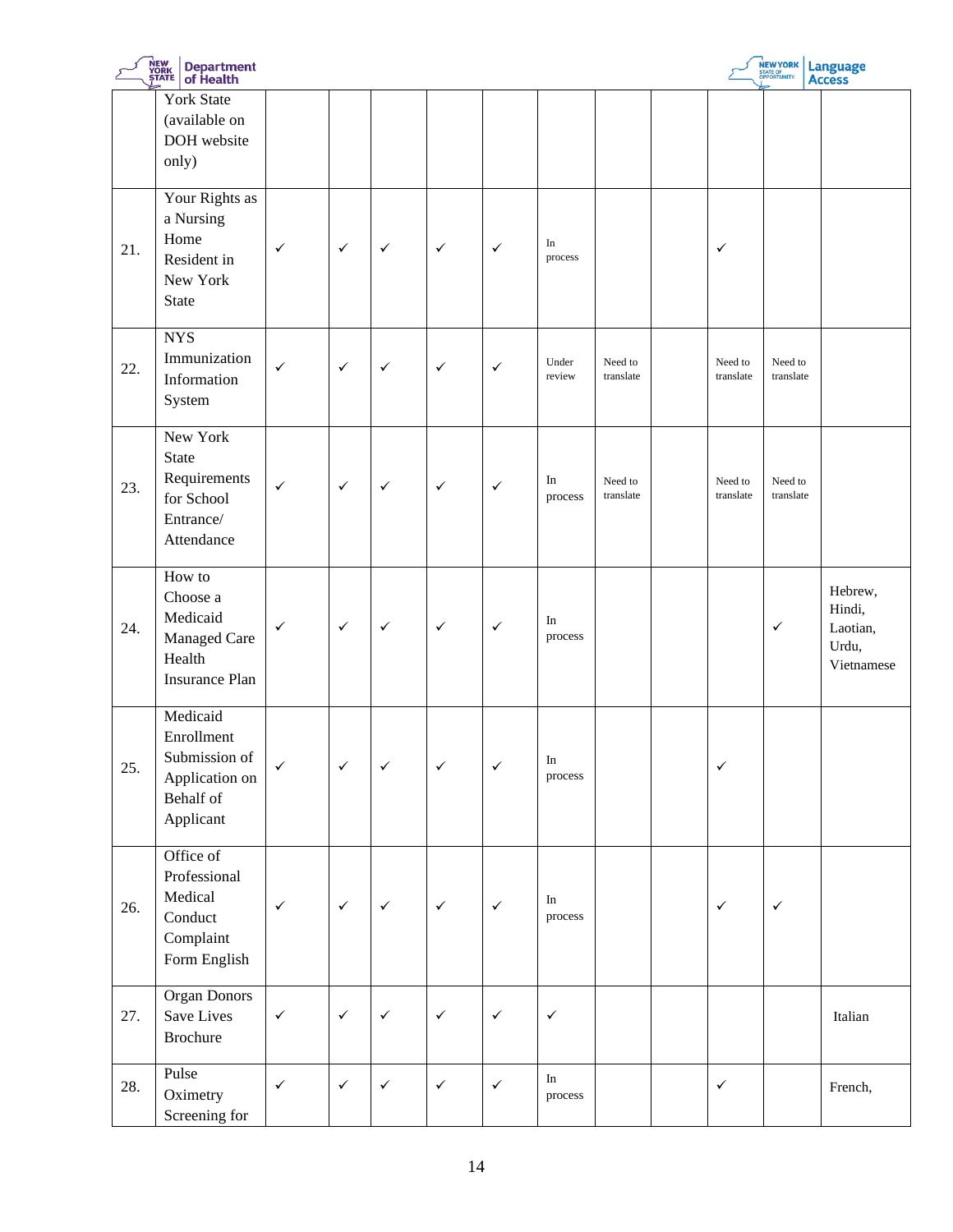|     | NEW<br>YORK<br>ȘTATE<br><b>Department</b><br>of <b>Health</b>                                                       |                                    |                                                |                                                                 |                                                                   |                                                               |                                                               |                                           |                                                                   |                                           | NEW YORK                                  | Language<br>Access                 |
|-----|---------------------------------------------------------------------------------------------------------------------|------------------------------------|------------------------------------------------|-----------------------------------------------------------------|-------------------------------------------------------------------|---------------------------------------------------------------|---------------------------------------------------------------|-------------------------------------------|-------------------------------------------------------------------|-------------------------------------------|-------------------------------------------|------------------------------------|
|     | Critical<br>Congenial<br><b>Heart Disease</b><br>Information<br>for Parents<br>and Guardians                        |                                    |                                                |                                                                 |                                                                   |                                                               |                                                               |                                           |                                                                   |                                           |                                           |                                    |
| 33. | Pulse<br>Oximetry<br>Screening for<br>Critical<br>Congenial<br>Heart Disease.<br>What does a<br>low result<br>mean? | $\checkmark$                       | $\checkmark$                                   | $\checkmark$                                                    | $\checkmark$                                                      | $\checkmark$                                                  | In<br>process                                                 |                                           |                                                                   | $\checkmark$                              |                                           | French                             |
| 29. | Access NY<br>Office of<br>Health<br>Insurance<br>Programs                                                           | $\checkmark$                       | $\checkmark$                                   | $\checkmark$                                                    | $\checkmark$                                                      | $\checkmark$                                                  | In<br>process                                                 |                                           |                                                                   | ✓                                         |                                           |                                    |
| 30. | Medical<br>Marijuana<br>Patients<br><b>Brochure</b><br>(NYS Patient<br>Information)                                 | $\checkmark$                       | $\checkmark$                                   | $\checkmark$                                                    | $\checkmark$                                                      | $\checkmark$                                                  | $\checkmark$                                                  |                                           |                                                                   | ✓                                         |                                           |                                    |
| 31. | Zika Virus<br>Fact Sheet                                                                                            | $\checkmark$                       | $\checkmark$                                   | $\checkmark$                                                    | $\checkmark$                                                      | $\checkmark$                                                  | In<br>$\, {\rm process}$                                      | Need to<br>translate                      |                                                                   | $\checkmark$                              | Need to<br>translate                      | Portuguese                         |
| 32. | Partner<br>Services Let's<br><b>Talk About</b><br>You!                                                              | $\checkmark$                       | $\checkmark$                                   | $\checkmark$                                                    | $\checkmark$                                                      | $\checkmark$                                                  | $\checkmark$                                                  | In<br>process                             | In<br>process                                                     | In<br>process                             | $\rm In$<br>process                       |                                    |
| 33. | Hepatitis C<br>Testing Law.<br>Consumer<br>Fact Sheet                                                               | $\checkmark$                       | $\checkmark$                                   | $\checkmark$                                                    | $\checkmark$                                                      | $\checkmark$                                                  | $\checkmark$                                                  | In<br>process                             | In<br>process                                                     | $\rm{In}$<br>process                      | $\rm In$<br>process                       |                                    |
| 34. | Hepatitis C<br>Screening,<br>Diagnosis<br>&Linkage to<br>Care                                                       | Document<br>revision<br>in process | Docu<br>ment<br>revisi<br>on in<br>proce<br>SS | Docume<br>$\mathop{\hbox{\rm nt}}$<br>revision<br>in<br>process | Docume<br>$\mathop{\rm nt}\nolimits$<br>revision<br>in<br>process | Docume<br>$\mathop{\mathsf{nt}}$<br>revision<br>in<br>process | Docume<br>$\mathop{\mathsf{nt}}$<br>revision<br>in<br>process | Docume<br>nt<br>revision<br>in<br>process | Docume<br>$\mathop{\rm nt}\nolimits$<br>revision<br>in<br>process | Docume<br>nt<br>revision<br>in<br>process | Docume<br>nt<br>revision<br>in<br>process | Document<br>revision in<br>process |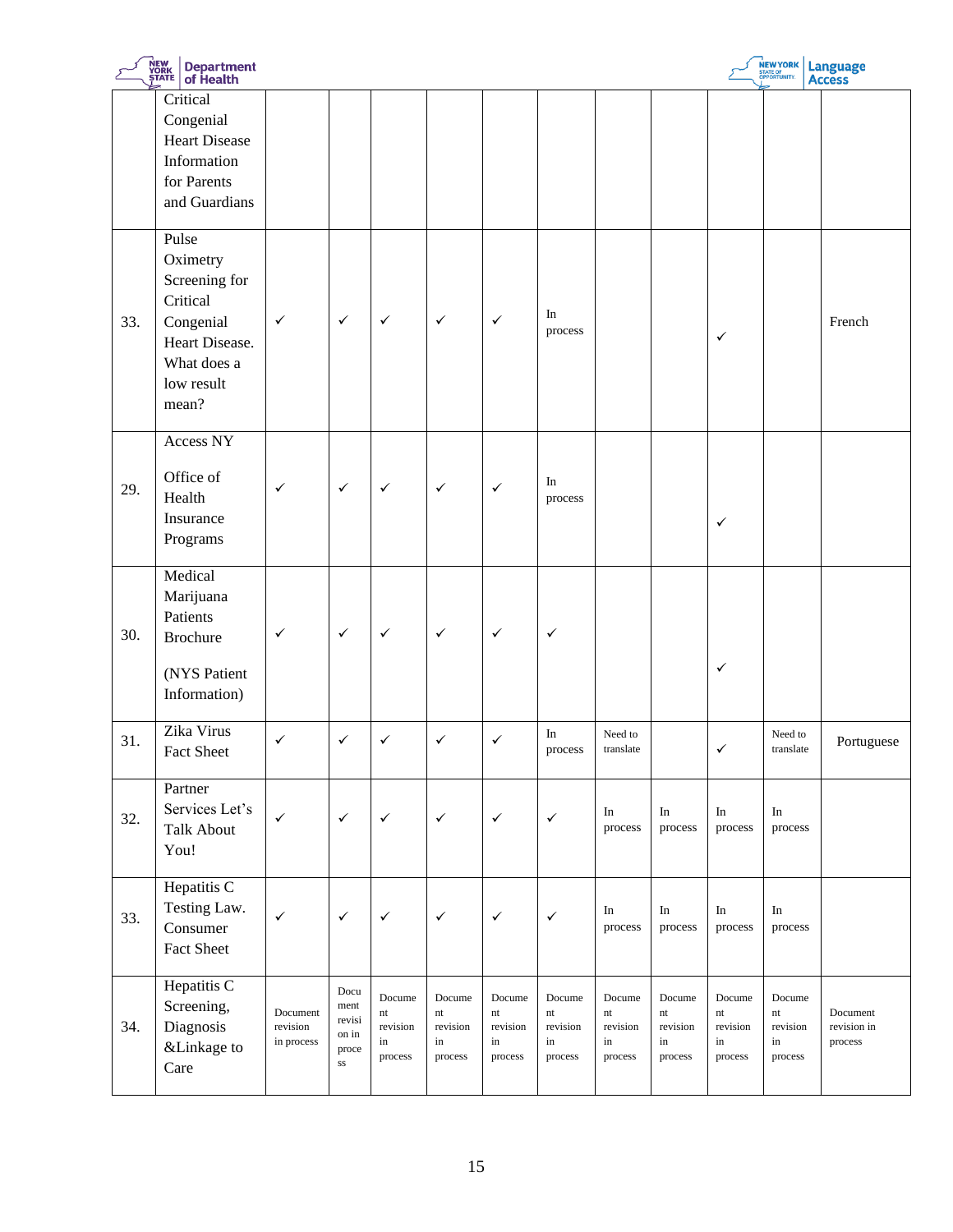|     | NEW<br>YORK<br>ȘTATE<br><b>Department</b><br>of Health    |              |                   |               |               |               |               |                             |                             |                             | NEW YORK                    | Language<br>Access                                                                                                              |
|-----|-----------------------------------------------------------|--------------|-------------------|---------------|---------------|---------------|---------------|-----------------------------|-----------------------------|-----------------------------|-----------------------------|---------------------------------------------------------------------------------------------------------------------------------|
| 35. | Medical<br>Orders for<br>Life-<br>Sustaining<br>Treatment | ✓            | In<br>proc<br>ess | In<br>process | In<br>process | In<br>process | In<br>process |                             |                             |                             |                             |                                                                                                                                 |
| 36. | <b>Essential Plan</b><br><b>Fact Sheet</b>                | $\checkmark$ | $\checkmark$      | $\checkmark$  | $\checkmark$  | $\checkmark$  | $\checkmark$  | $\checkmark$                |                             | $\checkmark$                | $\checkmark$                | Burmese,<br>French,<br>Hindi,<br>Japanese,<br>Karen,<br>Nepali,<br>Somali,<br>Swahili,<br>Tigrinya,<br>Twi, Urdu,<br>Vietnamese |
| 37. | Enrollment<br>Period Fact<br>Sheet                        | $\checkmark$ | $\checkmark$      | $\checkmark$  | $\checkmark$  | $\checkmark$  | $\checkmark$  | $\checkmark$                |                             | $\checkmark$                | $\checkmark$                | Burmese,<br>French,<br>Hindi,<br>Japanese,<br>Karen,<br>Nepali,<br>Somali,<br>Swahili,<br>Tigrinya,<br>Twi, Urdu,<br>Vietnamese |
| 38. | How to Select<br>a Health Care<br>Plan<br>Fact<br>Sheet   | $\checkmark$ | $\checkmark$      | ✓             |               | ✓             | ✓             | ✓                           |                             |                             | ✓                           | Burmese,<br>French,<br>Hindi,<br>Japanese,<br>Karen,<br>Nepali,<br>Somali,<br>Swahili,<br>Tigrinya,<br>Twi, Urdu,<br>Vietnamese |
| 39. | Immigrant<br>Fact Sheet                                   | $\checkmark$ | $\checkmark$      | $\checkmark$  | $\checkmark$  | $\checkmark$  | $\checkmark$  | $\checkmark$                |                             | $\checkmark$                | $\checkmark$                | Burmese,<br>French,<br>Hindi,<br>Japanese,<br>Karen,<br>Nepali,<br>Somali,<br>Swahili,<br>Tigrinya,<br>Twi, Urdu,<br>Vietnamese |
| 40. | NY State of<br>$Health -$                                 | $\checkmark$ | $\checkmark$      | $\checkmark$  | $\checkmark$  | $\checkmark$  | $\checkmark$  | $\overline{\ln}$<br>process | $\overline{\ln}$<br>process | $\overline{\ln}$<br>process | $\overline{\ln}$<br>process | French                                                                                                                          |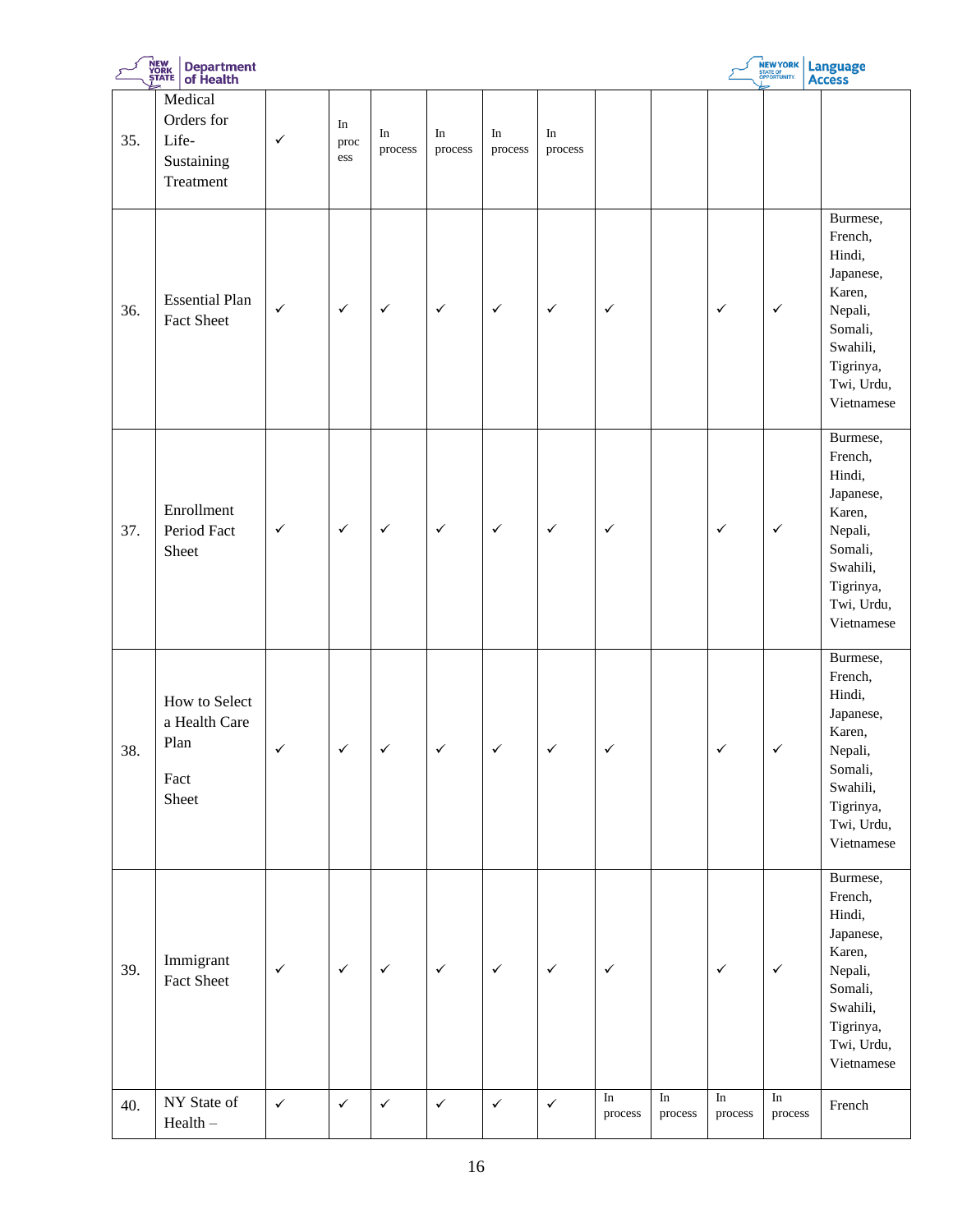|     | NEW<br>YORK<br>ȘTATE<br>Department<br>of Health                                                        |              |              |              |              |              |              |              |              |              | NEW YORK     | Language<br>Access                                                                                                              |
|-----|--------------------------------------------------------------------------------------------------------|--------------|--------------|--------------|--------------|--------------|--------------|--------------|--------------|--------------|--------------|---------------------------------------------------------------------------------------------------------------------------------|
|     | Poster (You<br>Deserve<br>Affordable<br>Health Care in<br>3 sizes)                                     |              |              |              |              |              |              |              |              |              |              |                                                                                                                                 |
| 41. | NY State of<br>$Health - Rack$<br>Card (You<br>Deserve<br>Affordable<br>Health Care)                   | $\checkmark$ | $\checkmark$ | $\checkmark$ | $\checkmark$ | $\checkmark$ | $\checkmark$ | $\checkmark$ | $\checkmark$ | $\checkmark$ | $\checkmark$ | Burmese,<br>French,<br>Hindi,<br>Japanese,<br>Karen,<br>Nepali,<br>Somali,<br>Swahili,<br>Tigrinya,<br>Twi, Urdu,<br>Vietnamese |
| 42. | <b>DACA</b><br>Rescission<br><b>Fact Sheet</b>                                                         | $\checkmark$ | $\checkmark$ | $\checkmark$ | $\checkmark$ | $\checkmark$ | $\checkmark$ | $\checkmark$ | $\checkmark$ | $\checkmark$ | $\checkmark$ | Burmese,<br>French,<br>Hindi,<br>Japanese,<br>Karen,<br>Nepali,<br>Somali,<br>Swahili,<br>Tigrinya,<br>Twi, Urdu,<br>Vietnamese |
| 43. | At a Glance<br>Cards<br>(Medicaid,<br>Child Health<br>Plus, Essential<br>Plan,<br>Qualified<br>Health) | ✓            | $\checkmark$ | ✓            |              |              | ✓            |              | ✓            | ✓            | ✓            | Burmese,<br>French,<br>Hindi,<br>Japanese,<br>Karen,<br>Nepali,<br>Somali,<br>Swahili,<br>Tigrinya,<br>Twi, Urdu,<br>Vietnamese |
| 44. | NY State of<br>Health -<br>Postcard                                                                    | $\checkmark$ | $\checkmark$ | $\checkmark$ | $\checkmark$ | $\checkmark$ | $\checkmark$ | $\checkmark$ | $\checkmark$ | $\checkmark$ | $\checkmark$ | Burmese,<br>French,<br>Hindi,<br>Japanese,<br>Karen,<br>Nepali,<br>Somali,<br>Swahili,<br>Tigrinya,<br>Twi, Urdu,<br>Vietnamese |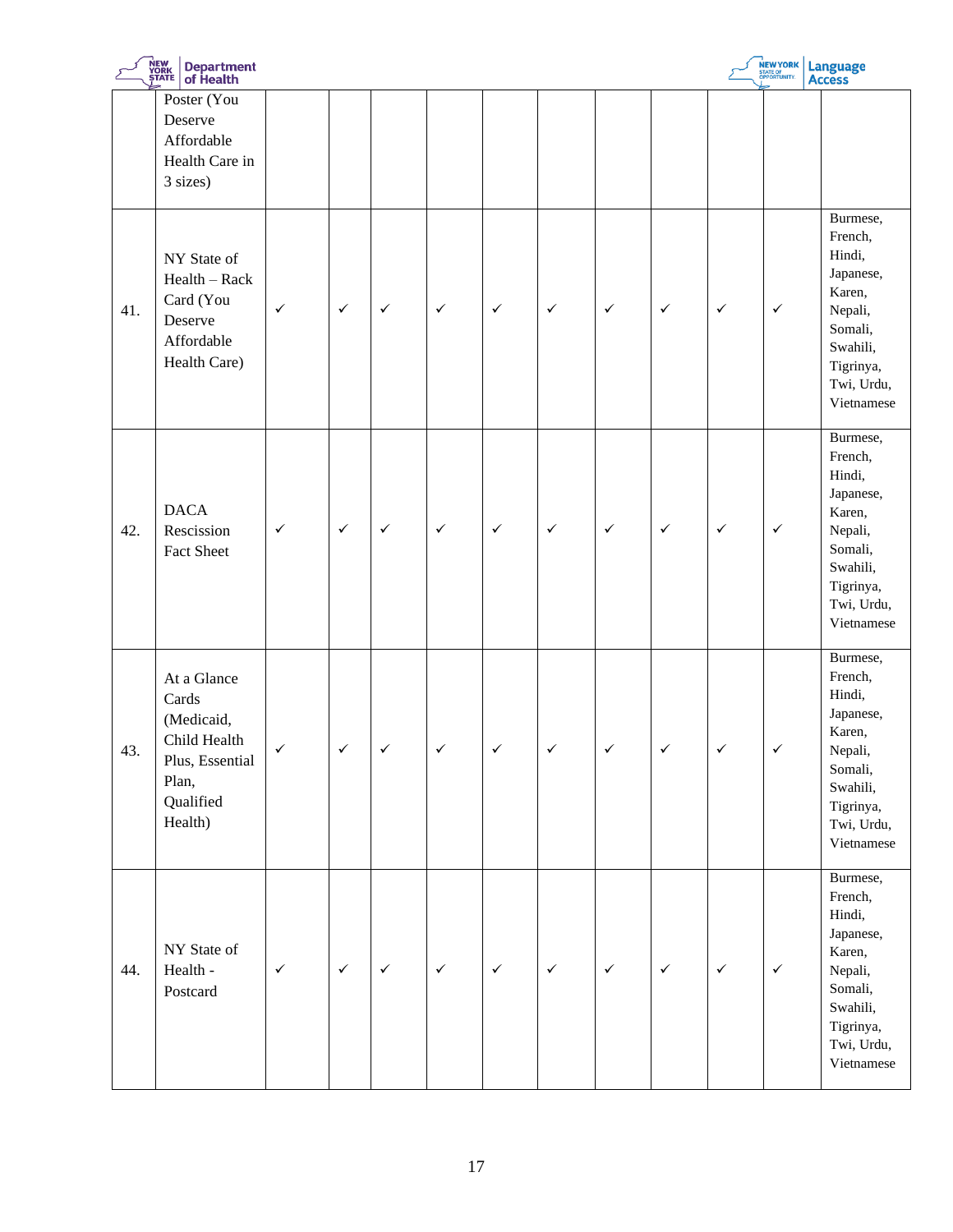|     | <b>NEW<br/>YORK<br/>STATE</b><br><b>Department</b><br>of Health                                           |              |              |              |              |              |              |               |                                |              | NEW YORK      | Language<br>Access                                                                                                              |
|-----|-----------------------------------------------------------------------------------------------------------|--------------|--------------|--------------|--------------|--------------|--------------|---------------|--------------------------------|--------------|---------------|---------------------------------------------------------------------------------------------------------------------------------|
| 45. | NY State of<br>$Health -$<br>Young Adults                                                                 | $\checkmark$ | $\checkmark$ | $\checkmark$ | $\checkmark$ | $\checkmark$ | $\checkmark$ | $\checkmark$  | $\checkmark$                   | $\checkmark$ | $\checkmark$  | Burmese,<br>French,<br>Hindi,<br>Japanese,<br>Karen,<br>Nepali,<br>Somali,<br>Swahili,<br>Tigrinya,<br>Twi, Urdu,<br>Vietnamese |
| 46. | A Guide to the<br>Appeals<br>Process-<br>Individuals<br>and Families                                      | $\checkmark$ | $\checkmark$ | $\checkmark$ | $\checkmark$ | $\checkmark$ | $\checkmark$ | $\checkmark$  | $\checkmark$                   | $\checkmark$ | $\checkmark$  | Burmese,<br>French,<br>Hindi,<br>Japanese,<br>Karen,<br>Nepali,<br>Somali,<br>Swahili,<br>Tigrinya,<br>Twi, Urdu,<br>Vietnamese |
| 47. | NY State of<br>Health-Why<br>you Need<br>Health<br><b>Insurance Fact</b><br>Sheet                         | $\checkmark$ | $\checkmark$ | $\checkmark$ | $\checkmark$ | $\checkmark$ | $\checkmark$ | In<br>process | In<br>process                  | $\checkmark$ | In<br>process | French                                                                                                                          |
| 48. | Guide to Form<br>1095-A<br><b>Brochure</b>                                                                | $\checkmark$ | $\checkmark$ | $\checkmark$ | $\checkmark$ | $\checkmark$ | $\checkmark$ | In<br>process | In<br>process                  | ✓            | In<br>process | French                                                                                                                          |
| 49. | Facts About<br>Temporary<br>Agricultural<br>Workers (H-<br>2A Visa<br>Holders) and<br>Health<br>Insurance | $\checkmark$ | $\checkmark$ | $\checkmark$ | $\checkmark$ | $\checkmark$ | $\checkmark$ | In<br>process | In<br>process                  | $\checkmark$ | In<br>process | French                                                                                                                          |
| 50. | <b>Facts About</b><br>Student Visa<br>Holders and<br>Health<br>Insurance                                  | $\checkmark$ | $\checkmark$ | $\checkmark$ | $\checkmark$ | $\checkmark$ | $\checkmark$ | In<br>process | In<br>process                  | $\checkmark$ | In<br>process | French                                                                                                                          |
| 51. | Common<br>Health<br>Insurance                                                                             | $\checkmark$ | $\checkmark$ | $\checkmark$ | $\checkmark$ | $\checkmark$ | $\checkmark$ | In<br>process | $\operatorname{In}$<br>process | $\checkmark$ | In<br>process | French                                                                                                                          |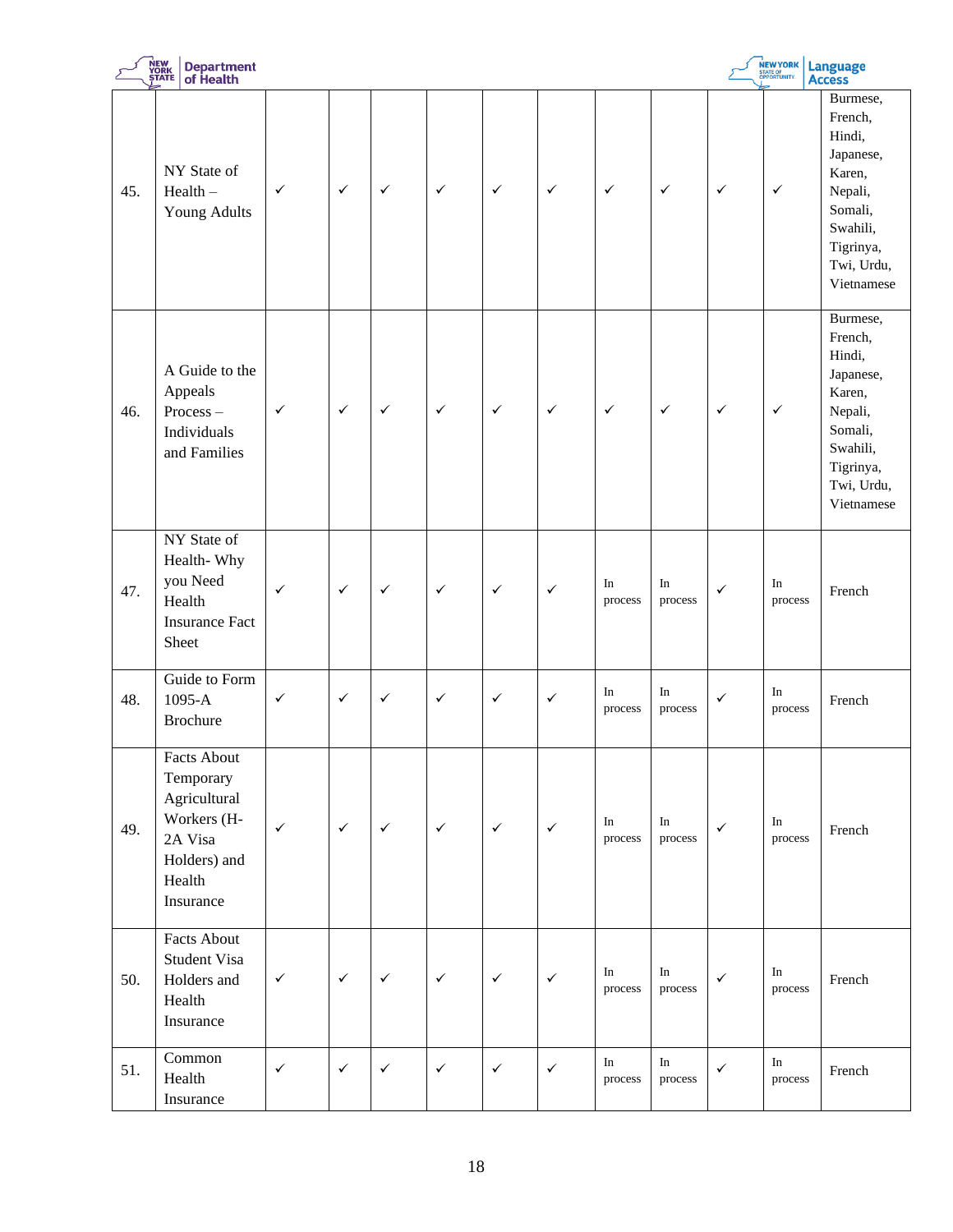|     | <b>NEW<br/>YORK<br/>STATE</b><br><b>Department</b><br>of Health      |              |              |              |              |              |              |              |              |              | NEW YORK     | Language<br>Access                                                                                                              |
|-----|----------------------------------------------------------------------|--------------|--------------|--------------|--------------|--------------|--------------|--------------|--------------|--------------|--------------|---------------------------------------------------------------------------------------------------------------------------------|
|     | Terms $\overline{\&}$<br>Definitions                                 |              |              |              |              |              |              |              |              |              |              |                                                                                                                                 |
| 52. | <b>Benefits</b><br><b>Before</b><br>Deductibles<br><b>Fact Sheet</b> | $\checkmark$ | $\checkmark$ | $\checkmark$ | $\checkmark$ | $\checkmark$ | $\checkmark$ | $\checkmark$ | $\checkmark$ | $\checkmark$ | $\checkmark$ | Burmese,<br>French,<br>Hindi,<br>Japanese,<br>Karen,<br>Nepali,<br>Somali,<br>Swahili,<br>Tigrinya,<br>Twi, Urdu,<br>Vietnamese |
| 53. | Family Dental<br>Coverage Fact<br>Sheet                              | $\checkmark$ | $\checkmark$ | $\checkmark$ | $\checkmark$ | $\checkmark$ | $\checkmark$ | $\checkmark$ | $\checkmark$ | $\checkmark$ | $\checkmark$ | Burmese,<br>French,<br>Hindi,<br>Japanese,<br>Karen,<br>Nepali,<br>Somali,<br>Swahili,<br>Tigrinya,<br>Twi, Urdu,<br>Vietnamese |
| 54. | Pediatric<br>Dental<br>Coverage Fact<br>Sheet                        | $\checkmark$ | $\checkmark$ | $\checkmark$ | $\checkmark$ | $\checkmark$ | $\checkmark$ | $\checkmark$ | $\checkmark$ | $\checkmark$ | $\checkmark$ | Burmese,<br>French,<br>Hindi,<br>Japanese,<br>Karen,<br>Nepali,<br>Somali,<br>Swahili,<br>Tigrinya,<br>Twi, Urdu,<br>Vietnamese |
| 55. | COVID-19<br>Insurance<br><b>Options Fact</b><br>Sheet                | $\checkmark$ | $\checkmark$ | $\checkmark$ | $\checkmark$ | $\checkmark$ | $\checkmark$ | $\checkmark$ | $\checkmark$ | $\checkmark$ | $\checkmark$ | Burmese,<br>French,<br>Hindi,<br>Japanese,<br>Karen,<br>Nepali,<br>Somali,<br>Swahili,<br>Tigrinya,<br>Twi, Urdu,<br>Vietnamese |
| 56. | COVID-19<br>Insurance<br><b>Changes Fact</b><br>Sheet                | $\checkmark$ | $\checkmark$ | $\checkmark$ | $\checkmark$ | $\checkmark$ | $\checkmark$ | $\checkmark$ | $\checkmark$ | $\checkmark$ | $\checkmark$ | Burmese,<br>French,<br>Hindi,<br>Japanese,<br>Karen,<br>Nepali,                                                                 |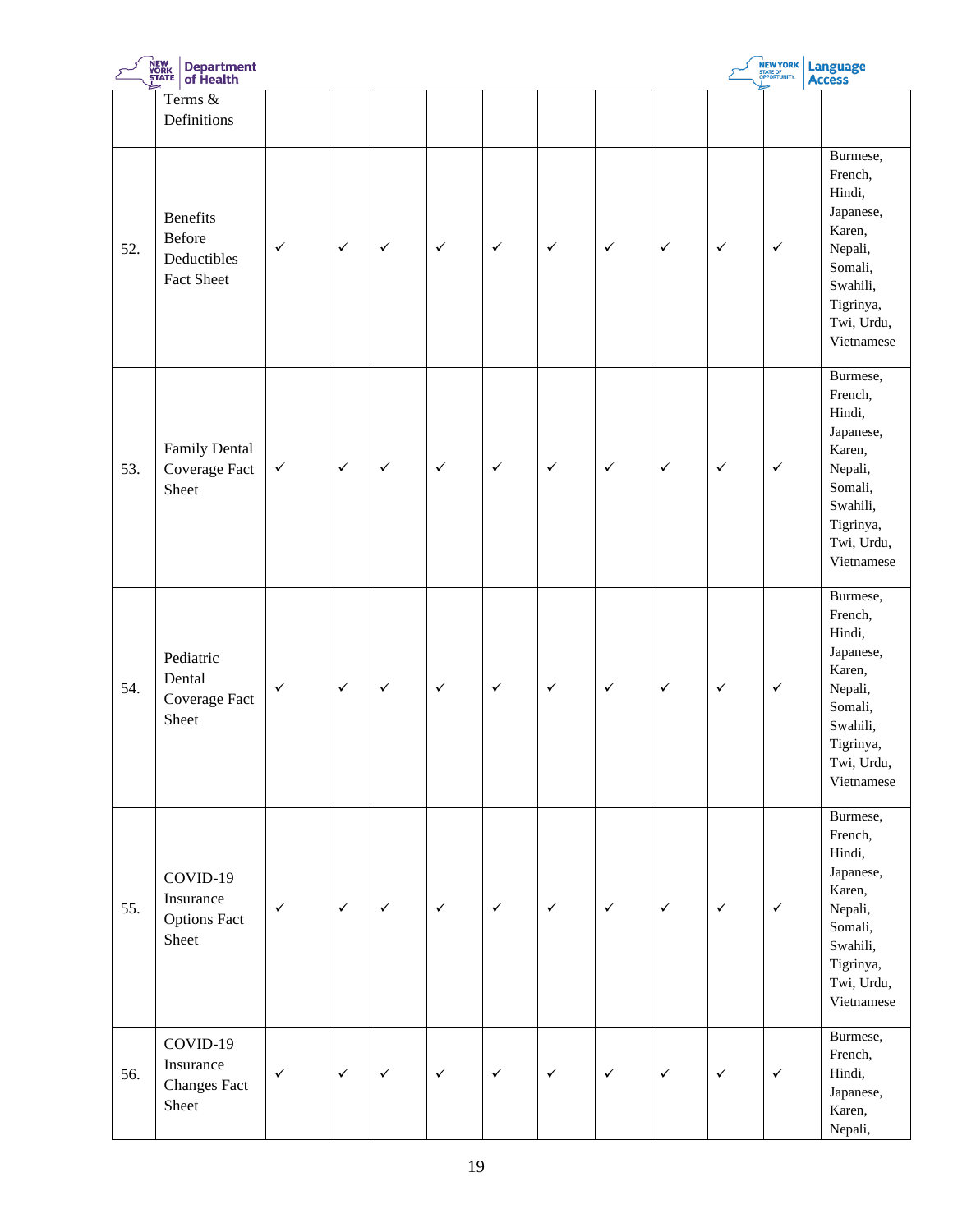|     | NEW<br>YORK<br>ȘTATE<br><b>Department</b><br>of Health                                                                         |              |              |              |              |               |               |               |               |               | <b>NEW YORK</b><br>STATE OF<br>OPPORTUNITY. | <b>Language</b><br><b>Access</b>                                                            |
|-----|--------------------------------------------------------------------------------------------------------------------------------|--------------|--------------|--------------|--------------|---------------|---------------|---------------|---------------|---------------|---------------------------------------------|---------------------------------------------------------------------------------------------|
|     |                                                                                                                                |              |              |              |              |               |               |               |               |               |                                             | Somali,<br>Swahili,<br>Tigrinya,<br>Twi, Urdu,<br>Vietnamese                                |
| 57. | <b>NYSoH</b><br>COVID-19<br><b>Grace Period</b><br>and Special<br>Enrollment<br>Periods QA's                                   | $\checkmark$ | $\checkmark$ | $\checkmark$ | $\checkmark$ | $\checkmark$  | $\checkmark$  | In<br>process | In<br>process | In<br>process | In<br>process                               | <b>NYSoH</b><br>COVID-19<br>Grace<br>Period and<br>Special<br>Enrollment<br>Periods<br>QA's |
| 58. | Public Charge<br><b>Fact Sheet</b>                                                                                             | $\checkmark$ | $\checkmark$ | $\checkmark$ | $\checkmark$ | In<br>process | In<br>process | In<br>process | In<br>process | In<br>process | In<br>process                               |                                                                                             |
| 59. | OHIP Fact<br>Sheet EVV<br>and You                                                                                              | ✓            | $\checkmark$ | $\checkmark$ | $\checkmark$ | $\checkmark$  | $\checkmark$  | In<br>process | In<br>process | In<br>process | In<br>process                               |                                                                                             |
| 60. | <b>OHIP</b> Fact<br>Sheet HIV,<br>PrEP, and You                                                                                | $\checkmark$ | $\checkmark$ | $\checkmark$ | $\checkmark$ | $\checkmark$  | $\checkmark$  | In<br>process | In<br>process | In<br>process | In<br>process                               |                                                                                             |
| 61. | <b>OHIP</b> Fact<br>Sheet Asthma<br>Control and<br>You                                                                         | $\checkmark$ | $\checkmark$ | $\checkmark$ | $\checkmark$ | $\checkmark$  | $\checkmark$  | In<br>process | In<br>process | In<br>process | In<br>process                               |                                                                                             |
| 62. | Public Charge<br><b>Fact Sheet</b>                                                                                             | $\checkmark$ | $\checkmark$ | $\checkmark$ | $\checkmark$ | In<br>process | In<br>process | In<br>process | In<br>process | In<br>process | In<br>process                               |                                                                                             |
| 63. | <b>OHIP</b> Fact<br>Sheet High<br>Blood<br>Pressure,<br>Prevention,<br>and You                                                 | $\checkmark$ | $\checkmark$ | $\checkmark$ | $\checkmark$ | $\checkmark$  | $\checkmark$  | In<br>process | In<br>process | In<br>process | In<br>process                               |                                                                                             |
| 64. | <b>OHIP</b> Fact<br>Sheet<br>Medicaid<br>Telehealth<br>Services<br>During the<br>Coronavirus<br>Emergency -<br><b>May 2020</b> | $\checkmark$ | $\checkmark$ | $\checkmark$ | $\checkmark$ | $\checkmark$  | $\checkmark$  | In<br>process | In<br>process | In<br>process | In<br>process                               |                                                                                             |
| 65. | NY Donate<br>Life Registry<br>Enrollment                                                                                       | ✓            | $\checkmark$ | $\checkmark$ | $\checkmark$ | $\checkmark$  | $\checkmark$  | In<br>process | In<br>process | In<br>process | In<br>process                               | French                                                                                      |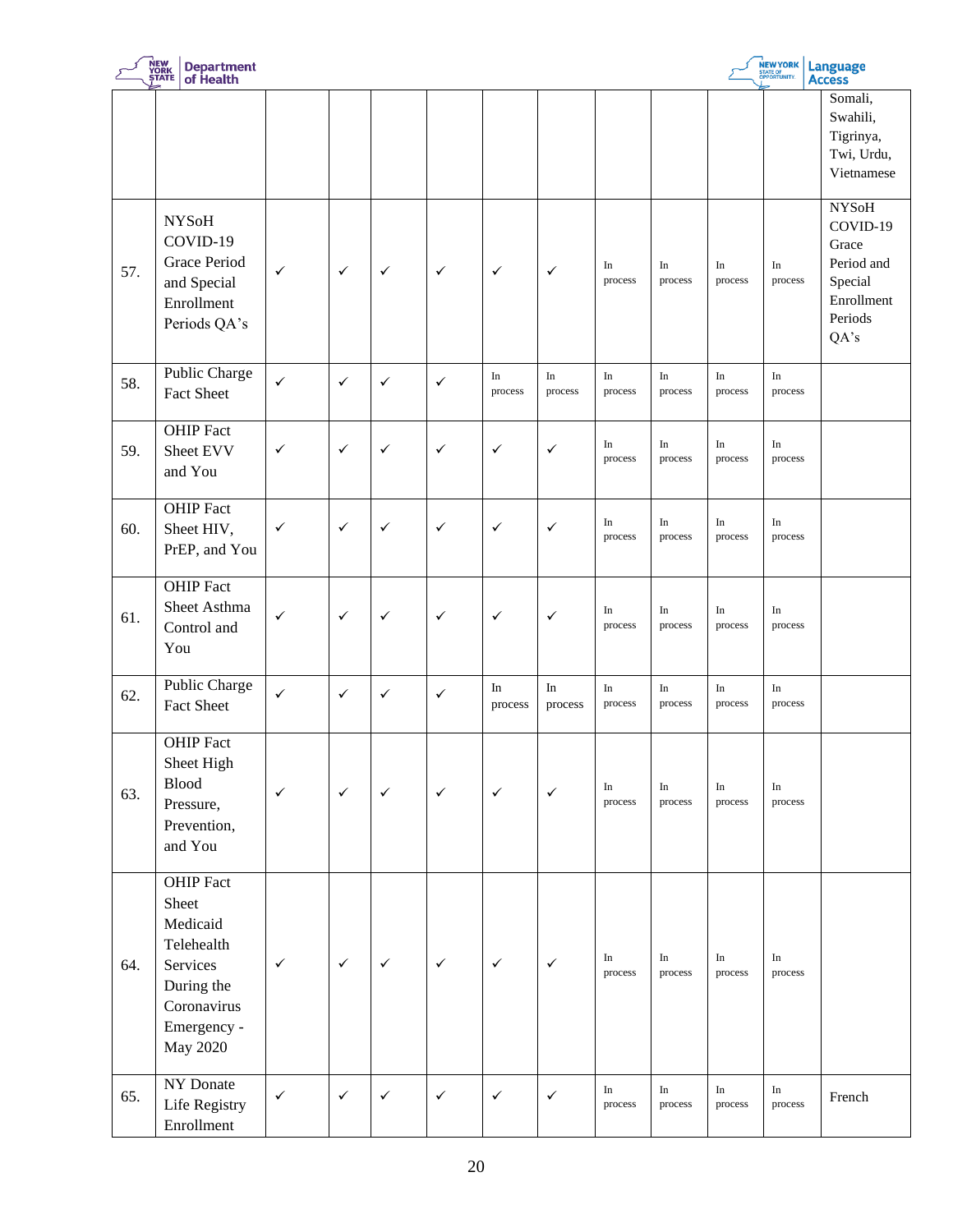|     | NEW<br>YORK<br>ȘTATE<br><b>Department</b><br>of Health                   |              |              |              |                          |               |              |                      |               |               | <b>NEW YORK</b> | Language<br>Access                                                                                        |
|-----|--------------------------------------------------------------------------|--------------|--------------|--------------|--------------------------|---------------|--------------|----------------------|---------------|---------------|-----------------|-----------------------------------------------------------------------------------------------------------|
|     | Form<br>Modification<br>and Removal<br>Forms                             |              |              |              |                          |               |              |                      |               |               |                 |                                                                                                           |
| 66. | <b>NYS</b> Donate<br>Life Registry<br>Enrollment<br>Form                 | $\checkmark$ | $\checkmark$ | $\checkmark$ | $\checkmark$             | $\checkmark$  | $\checkmark$ | In<br>process        | In<br>process | In<br>process | In<br>process   | French                                                                                                    |
| 67. | <b>NYS</b> Donate<br>Life Registry<br>Change and<br>Modification<br>Form | $\checkmark$ | $\checkmark$ | $\checkmark$ | $\checkmark$             | $\checkmark$  | $\checkmark$ | In<br>process        | In<br>process | In<br>process | In<br>process   | French                                                                                                    |
| 68. | <b>NYS</b> Donate<br>Life Registry<br>Removal<br>Form                    | ✓            | $\checkmark$ | $\checkmark$ | $\checkmark$             | $\checkmark$  | $\checkmark$ | In<br>process        | In<br>process | In<br>process | In<br>process   | French                                                                                                    |
| 69. | $WIC - No$<br>Longer<br>Eligible Letter<br>Certification<br>Letter       | $\checkmark$ | $\checkmark$ | $\checkmark$ | $\checkmark$             | $\checkmark$  | $\checkmark$ | Need to<br>translate |               | $\checkmark$  | $\checkmark$    | Burmese,<br>French,<br>Hindi,<br>Urdu,                                                                    |
| 70. | WIC - Re-<br>Certification<br>Letter                                     | $\checkmark$ | $\checkmark$ | $\checkmark$ | $\checkmark$             | $\checkmark$  | $\checkmark$ | Need to<br>translate |               | $\checkmark$  | $\checkmark$    | Burmese,<br>French,<br>Hindi,<br>Urdu                                                                     |
| 71. | WIC-<br>Temporary<br>30-Day<br><b>Benefit Letter</b>                     | $\checkmark$ | $\checkmark$ | $\checkmark$ | $\overline{\phantom{0}}$ | $\mathcal{L}$ | ✓            | Need to<br>translate |               | $\epsilon$    | ∕               | Burmese,<br>French,<br>Hindi,<br>Urdu                                                                     |
| 72. | WIC - Thank<br>You Letter                                                | $\checkmark$ | $\checkmark$ | $\checkmark$ | $\checkmark$             | $\checkmark$  | $\checkmark$ | Need to<br>translate |               | $\checkmark$  | $\checkmark$    | Burmese,<br>French,<br>Hindi,<br>Urdu                                                                     |
| 73. | NYS WIC<br>Acceptable<br>Foods Card                                      | $\checkmark$ | $\checkmark$ | $\checkmark$ | $\checkmark$             | $\checkmark$  | $\checkmark$ | $\checkmark$         |               | $\checkmark$  | $\checkmark$    | Burmese,<br>Farsi,<br>French,<br>Hindi,<br>Karen,<br>Nepali,<br>Somali<br>Turkish,<br>Urdu,<br>Vietnamese |
| 74. | WIC Fair<br>Hearing                                                      | $\checkmark$ | $\checkmark$ | $\checkmark$ | $\checkmark$             | $\checkmark$  | $\checkmark$ | $\checkmark$         |               | $\checkmark$  | $\checkmark$    | Burmese,<br>Farsi,                                                                                        |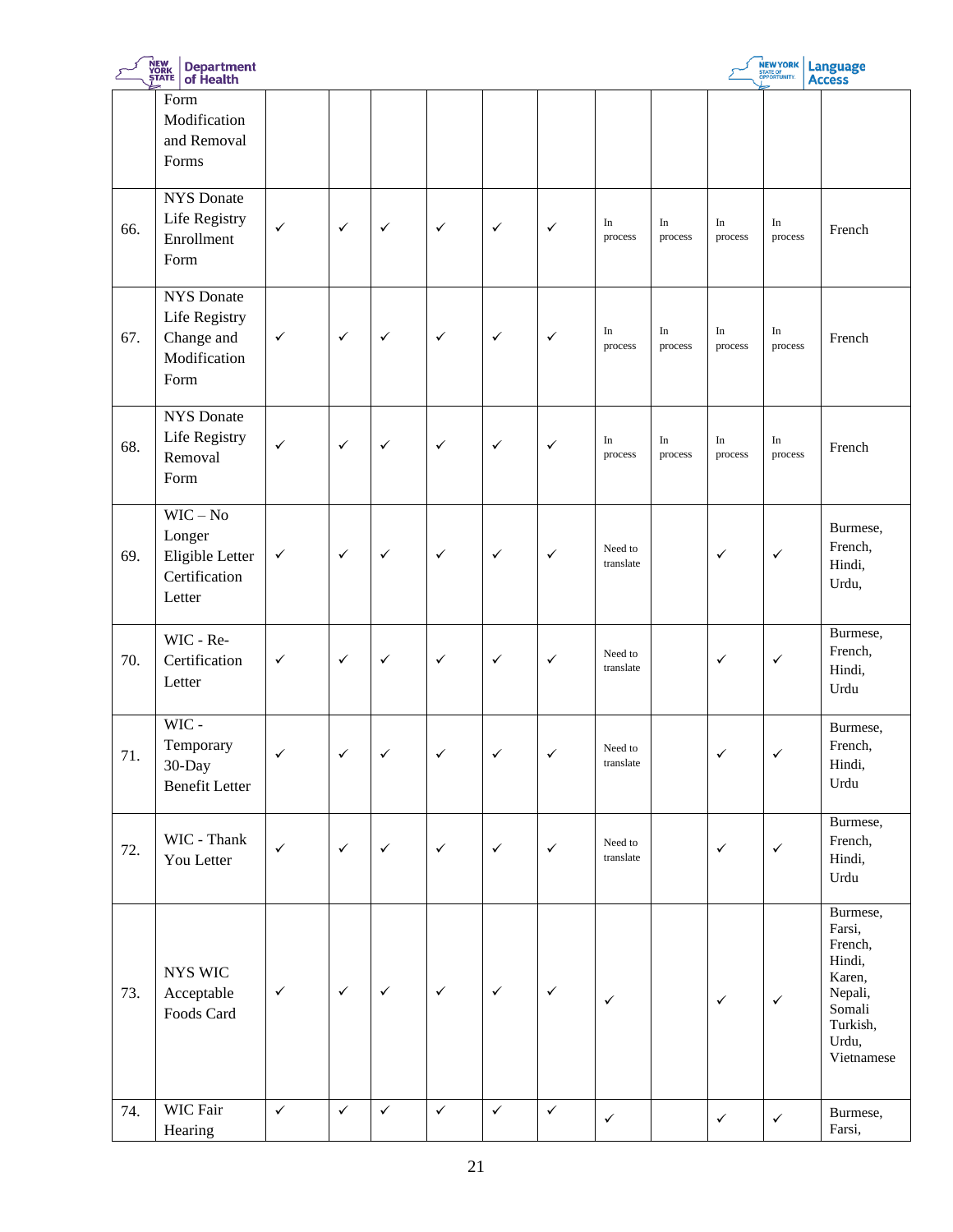|     | <b>NEW<br/>YORK<br/>STATE</b><br><b>Department</b><br>of Health               |              |                             |                      |                      |                      |                      |                      |                      | <b>NEW YORK</b><br>STATE OF<br>OPPORTUNITY. | <b>Language</b><br><b>Access</b>                                                                           |
|-----|-------------------------------------------------------------------------------|--------------|-----------------------------|----------------------|----------------------|----------------------|----------------------|----------------------|----------------------|---------------------------------------------|------------------------------------------------------------------------------------------------------------|
|     | <b>Request Form</b><br>(DOH-5249)                                             |              |                             |                      |                      |                      |                      |                      |                      |                                             | French,<br>Hindi,<br>Karen,<br>Nepali,<br>Somali,<br>Turkish,<br>Urdu,<br>Vietnamese                       |
| 75. | WIC Self<br>Declaration<br>Form<br>(DOH5284)                                  | $\checkmark$ | $\checkmark$                | $\checkmark$         | $\checkmark$         | $\checkmark$         | $\checkmark$         | $\checkmark$         | $\checkmark$         | $\checkmark$                                | Burmese,<br>Farsi,<br>French,<br>Hindi,<br>Karen,<br>Nepali,<br>Somali,<br>Turkish,<br>Urdu,<br>Vietnamese |
| 76. | What to Bring<br>to Your WIC<br>Appointment<br><b>Brochure</b><br>(DOH-19044) | $\checkmark$ | $\checkmark$                | $\checkmark$         | $\checkmark$         | $\checkmark$         | $\checkmark$         |                      | $\checkmark$         | $\checkmark$                                | Burmese,<br>Farsi,<br>French,<br>Hindi,<br>Karen,<br>Nepali,<br>Somali,<br>Turkish,<br>Urdu                |
| 77. | <b>Infant Meal</b><br>Pattern (1260)                                          | $\checkmark$ | $\checkmark$                | ✓                    | $\checkmark$         | $\checkmark$         | Need to<br>translate | Need to<br>translate | $\checkmark$         | Need to<br>translate                        |                                                                                                            |
| 78. | Child Meal<br>Pattern (1259)                                                  | $\checkmark$ | $\checkmark$                | ✓                    | $\checkmark$         | $\checkmark$         | Need to<br>translate | Need to<br>translate | Need to<br>translate | Need to<br>translate                        |                                                                                                            |
| 79. | <b>Adult Meal</b><br>Pattern (1258)                                           | $\checkmark$ | $\checkmark$                | $\checkmark$         | $\checkmark$         | $\checkmark$         | Need to<br>translate | Need to<br>translate | Need to<br>translate | Need to<br>translate                        |                                                                                                            |
| 80. | Crediting<br>Foods in<br><b>CACFP</b><br>(19148)                              | $\checkmark$ | $\checkmark$                | ✓                    | $\checkmark$         | $\checkmark$         | Need to<br>translate | Need to<br>translate | $\checkmark$         | Need to<br>translate                        |                                                                                                            |
| 81. | Good<br><b>Nutrition Pays</b><br>(4359)<br>(for Day Care<br>Centers)          | $\checkmark$ | Need<br>to<br>transl<br>ate | Need to<br>translate | Need to<br>translate | Need to<br>translate | Need to<br>translate | Need to<br>translate | Need to<br>translate | Need to<br>translate                        |                                                                                                            |
| 82. | Good<br>Nutrition Pays<br>(for<br>(4364)<br>Day Care<br>Homes)                | $\checkmark$ | $\checkmark$                | $\checkmark$         | Need to<br>translate | Need to<br>translate | Need to<br>translate | Need to<br>translate | Need to<br>translate | Need to<br>translate                        |                                                                                                            |
| 83. | Letter to<br>Households                                                       | $\checkmark$ | $\checkmark$                | $\checkmark$         | $\checkmark$         | $\checkmark$         | Need to<br>translate | Need to<br>translate | $\checkmark$         | Need to<br>translate                        |                                                                                                            |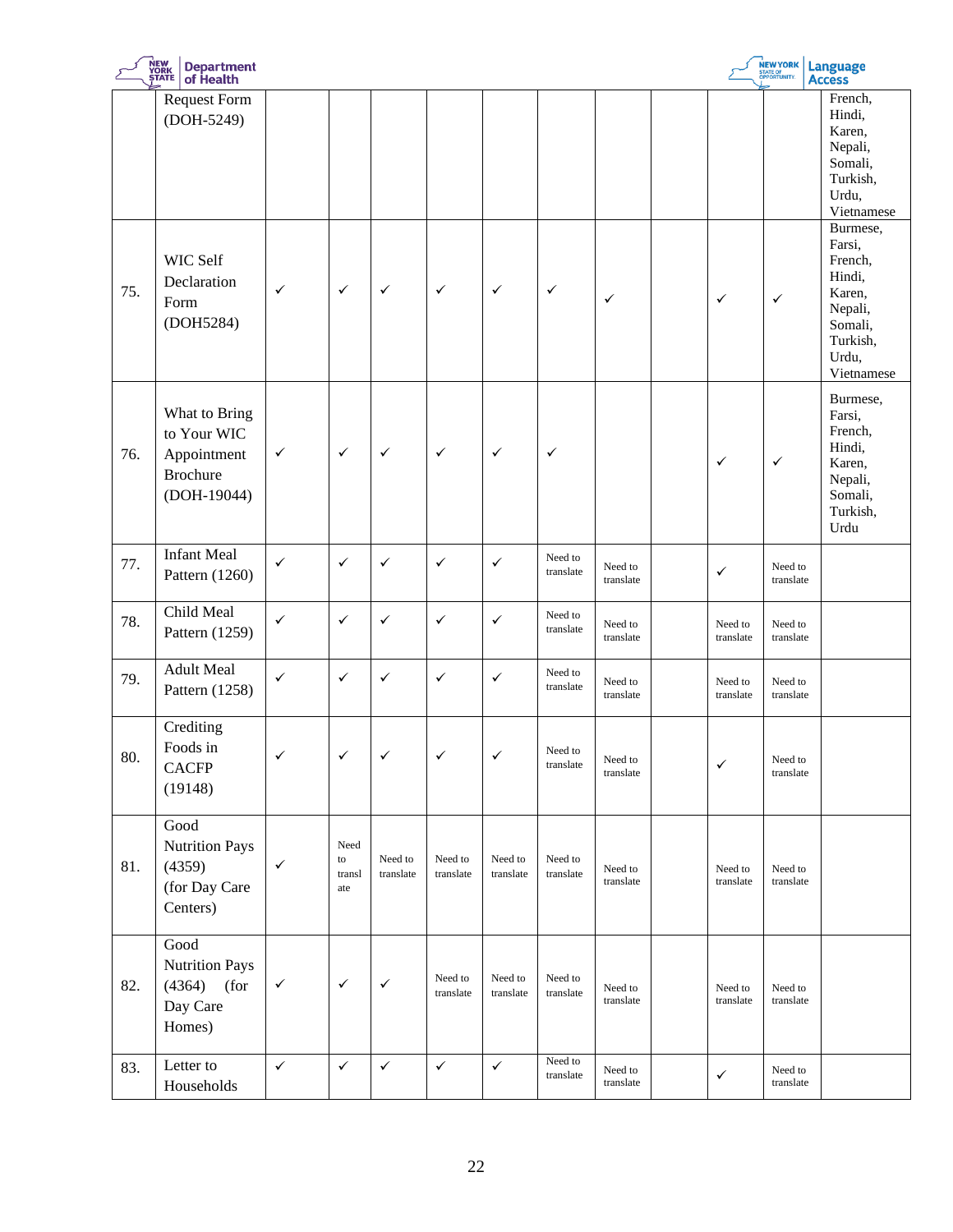|     | NEW<br>YORK<br>ȘTATE<br><b>Department</b><br>of Health                  |              |                             |                      |                      |                      |                      |                      |                      |                      | <b>NEW YORK</b><br>STATE OF<br>OPPORTUNITY. | <b>Language</b><br><b>Access</b> |
|-----|-------------------------------------------------------------------------|--------------|-----------------------------|----------------------|----------------------|----------------------|----------------------|----------------------|----------------------|----------------------|---------------------------------------------|----------------------------------|
|     | (CACFP-<br>3673)                                                        |              |                             |                      |                      |                      |                      |                      |                      |                      |                                             |                                  |
| 84. | Income<br>Eligibility<br>Form for<br>Child Care<br>(DOH 3688)           | ✓            | $\checkmark$                | $\checkmark$         | $\checkmark$         | ✓                    | Need to<br>translate | Need to<br>translate |                      | ✓                    | Need to<br>translate                        |                                  |
| 85. | <b>Adult Care</b><br>Income<br>Eligibility<br>Application<br>(DOH 3834) | $\checkmark$ | $\checkmark$                | $\checkmark$         | Need to<br>translate | Need to<br>translate | Need to<br>translate | Need to<br>translate |                      | Need to<br>translate | Need to<br>translate                        |                                  |
| 86. | Asthma<br><b>Action Plan</b><br>(Publication<br>4850)                   |              | Need<br>to<br>transl<br>ate | Need to<br>translate | Need to<br>translate | Need to<br>translate | Need to<br>translate | Need to<br>translate | Need to<br>translate | Need to<br>translate | Need to<br>translate                        |                                  |
| 87. | Consent for<br>Cancer<br>Services<br>Program<br>Participation           | $\checkmark$ | $\checkmark$                | $\checkmark$         | $\checkmark$         | ✓                    | Need to<br>translate | Need to<br>translate | Need to<br>translate | Need to<br>translate | Need to<br>translate                        | French                           |
| 88. | <b>Expect The</b><br>Test - Poster                                      | $\checkmark$ | $\checkmark$                | $\checkmark$         | $\checkmark$         | ✓                    | ✓                    | In<br>process        | In<br>process        | In<br>process        | In<br>process                               | Urdu,<br>Uzbek                   |
| 89. | Maternity<br>Information<br>Leaflet (DOH-<br>2901)                      | $\checkmark$ | $\checkmark$                | $\checkmark$         | $\checkmark$         | ✓                    | In<br>process        | Need to<br>translate | Need to<br>translate | ✓                    | Need to<br>translate                        |                                  |
| 90. | Pregnancy<br>Complications<br>(DOH-2943)                                | In process   | In<br>proce<br>SS           | In<br>process        | In<br>process        | In<br>process        | In<br>process        | Need to<br>translate | Need to<br>translate | Need to<br>translate | Need to<br>translate                        |                                  |
| 91. | Gestational<br>Surrogacy<br>Fact Sheet                                  | In process   | In<br>proce<br>$_{\rm SS}$  | In<br>process        | In<br>process        | In<br>process        | In<br>process        | Need to<br>translate | Need to<br>translate | Need to<br>translate | Need to<br>translate                        |                                  |
| 92. | Surrogates'<br><b>Bill of Rights</b>                                    | In process   | In<br>proce<br>$_{\rm SS}$  | In<br>process        | In<br>process        | In<br>process        | In<br>process        | Need to<br>translate | Need to<br>translate | Need to<br>translate | Need to<br>translate                        |                                  |
| 93. | Sexual Assault<br>Victim Bill of<br>Rights                              | $\checkmark$ | $\checkmark$                | $\checkmark$         | $\checkmark$         | ✓                    | $\checkmark$         | ✓                    | $\checkmark$         | $\checkmark$         |                                             |                                  |
| 94. | Can your baby<br>hear you?<br><b>Brochure</b>                           | $\checkmark$ | $\checkmark$                | $\checkmark$         |                      |                      | $\checkmark$         | Need to<br>translate | Need to<br>translate | Need to<br>translate |                                             | French,<br>Japanese,<br>Urdu     |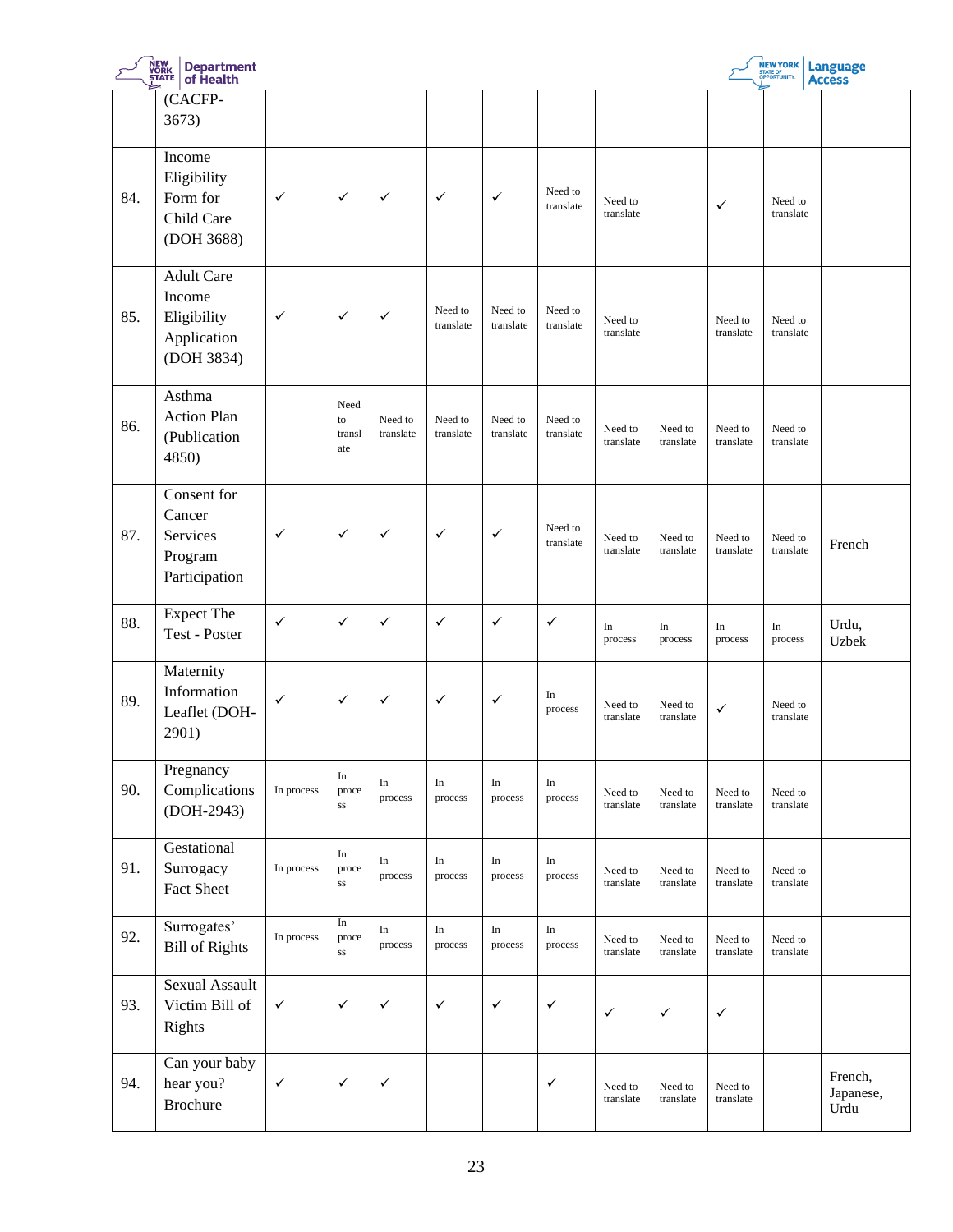|     | NEW<br>YORK<br>ȘTATE<br><b>Department</b><br>of Health                                                                                                                                               |              |              |              |              |              |              |                      |                      |                      | <b>NEW YORK</b><br>STATE OF<br>OPPORTUNITY. | <b>Language</b><br><b>Access</b>                                        |
|-----|------------------------------------------------------------------------------------------------------------------------------------------------------------------------------------------------------|--------------|--------------|--------------|--------------|--------------|--------------|----------------------|----------------------|----------------------|---------------------------------------------|-------------------------------------------------------------------------|
| 95. | Your baby<br>passed the<br>hearing<br>screening-<br><b>Brochure</b>                                                                                                                                  | $\checkmark$ | $\checkmark$ | $\checkmark$ |              |              | $\checkmark$ | Need to<br>translate | Need to<br>translate | Need to<br>translate |                                             | French,<br>Japanese,<br>Urdu                                            |
| 96. | Your baby<br>needs another<br>screening-<br><b>Brochure</b>                                                                                                                                          | $\checkmark$ | $\checkmark$ | $\checkmark$ |              |              | $\checkmark$ | Need to<br>translate | Need to<br>translate | Need to<br>translate |                                             | French,<br>Japanese,<br>Urdu                                            |
| 97. | Child<br>Insurance<br>Information-<br>Form B,<br>Instructions,<br><b>Parent Notice</b><br>Regarding<br>Insurance and<br>Authorization<br>to Release<br>Health<br>Insurance<br>Information,<br>Form C | $\checkmark$ | $\checkmark$ | $\checkmark$ | $\checkmark$ | $\checkmark$ | $\checkmark$ | Need to<br>translate | Need to<br>translate | Need to<br>translate | Need to<br>translate                        |                                                                         |
| 98. | Early Help<br>Makes a<br>Difference<br><b>Brochure</b>                                                                                                                                               | ✓            | $\checkmark$ | $\checkmark$ | $\checkmark$ | $\checkmark$ | $\checkmark$ | Need to<br>translate | $\checkmark$         | $\checkmark$         | Need to<br>translate                        | Croatian,<br>French,<br>German,<br>Greek,<br>Hebrew,<br>Hindi,<br>Hmong |

New documents identified for translation after the signing of this Plan and before the 2-year reassessment will be translated in a timely manner.

# **The process for ensuring that translations are accurate and incorporate commonly used words is as follows:**

The Department, through its vendor (where applicable), will ensure that proofing/editing for correctness and cultural sensitivity are a component of the translation services provided by any vendor under contract as part of the publication process. The Department will also ensure that plain language is used in materials produced before translation to ensure information is accessible to a range of reading and health literacy levels.

<span id="page-23-0"></span>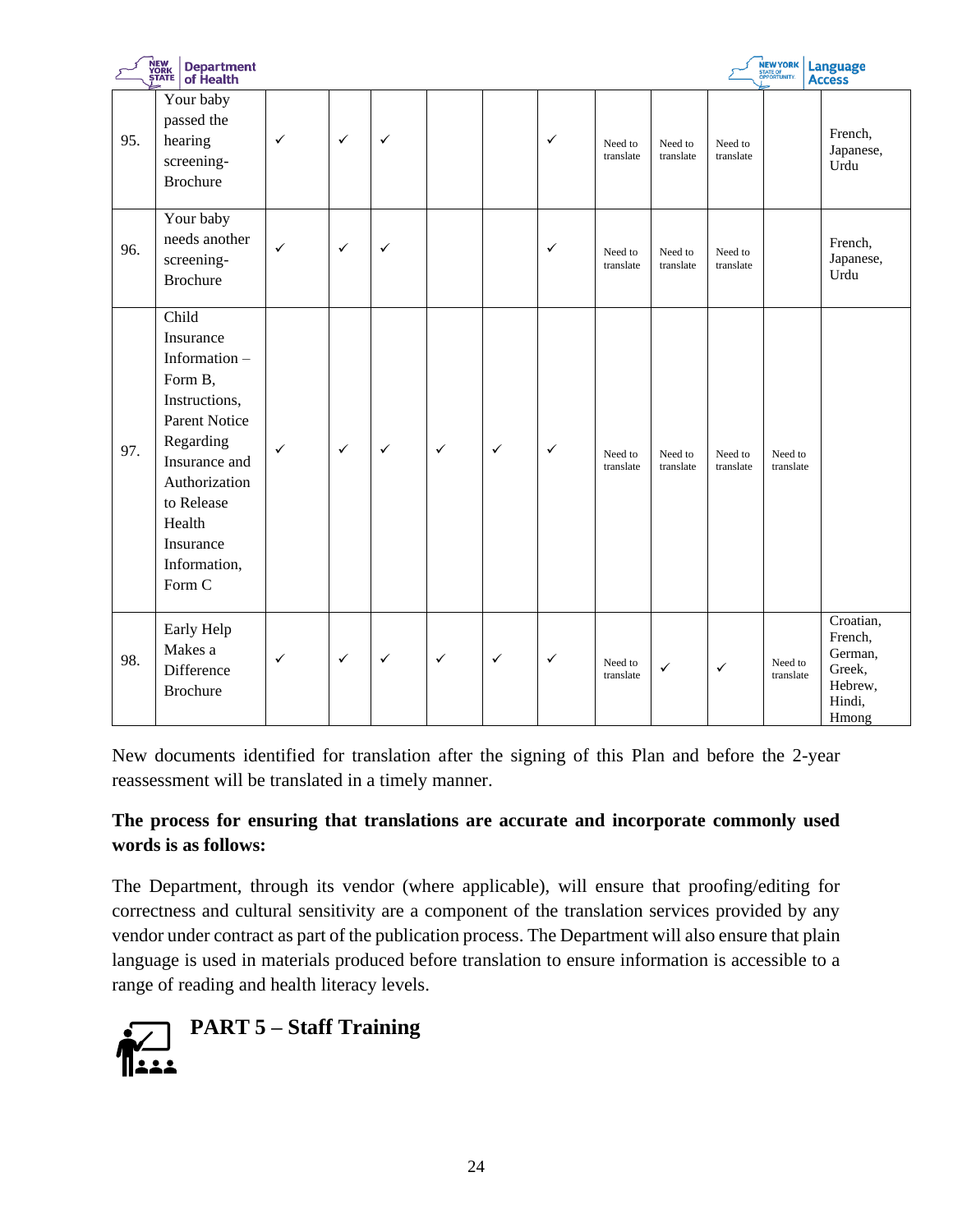



**The person in the agency who is responsible for training staff in language access services is:** The NYS DOH Language Access Coordinator who also supports the Division of Administration Training Director

#### **The staff training includes the following components:**

- ☒ The agency's legal obligations to provide language access services
- ☒ The agency's resources for providing language access services
- ⊠ How to access and work with interpreters
- ☒ Cultural competence and cultural sensitivity
- ⊠ How to obtain translation services
- ☒ Maintaining records of language access services provided to LEP individuals

#### **The methods and frequency of training are as follows:**

Mandatory online training will be provided for all employees within 90 days of being hired and annually thereafter. Staff will have to complete Governor's Office of Employee Relation's Language Access Training and the Department's agency specific Language Access Plan training. On and after September 30, 2014, employees newly assigned to functions that bring them into contact with the public must complete the computer-based training within 90 days of assignment to the program. As changes occur in the program, the training will be updated, designated program liaisons will be informed of changes to communicate to relevant staff and updates will be posted on the Department's News Site.

# <span id="page-24-0"></span>**PART 6 – Monitoring the Plan and Responding to Complaints**

# **A. Monitoring**

# **Our agency's Language Access Coordinator ("LAC") will monitor implementation of the Plan to make sure we are in compliance. Our protocols in this regard are as follows:**

The Department provides onsite education and information via email, conference calls, the Department's News Site and SharePoint site. Internal controls are developed to ensure accuracy with completion of requests in a timely fashion, review progress, identify gaps and develop work plans to resolve any gaps. Internal and Department wide meetings are determined by priorities set and the plan is updated as needed.

# **B. Complaints**

**We provide information to the public in at least the top ten most commonly spoken non-English languages in the state, advising members of the public of their right to file a complaint if they feel that they have not been provided adequate language access services or have been denied access to services because of their limited English proficiency. We do**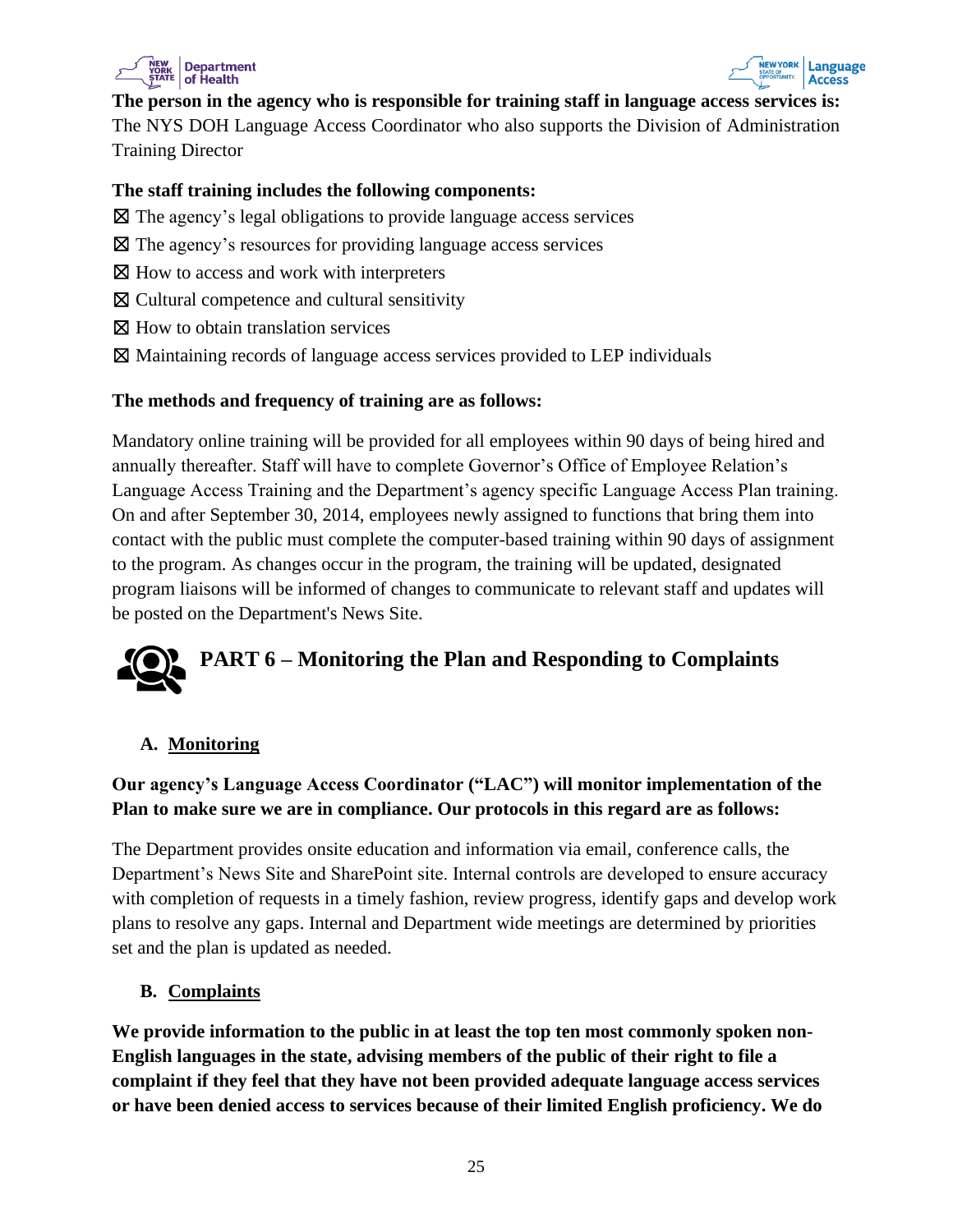



**not retaliate or take other adverse action because an individual has filed a language access complaint.** 

# **We display information on the right to file a complaint, and the procedures for filing a complaint, in the following manner:**

In addition to its website, the Department requires that all programs identified by the Department as providing direct public services place notifications in reception areas indicating the availability of a complaint form in the languages indicated in Part 2. The Department utilizes the Statewide Language Access Complaint Form that provides information on the right to file a complaint and procedures to do so. The complaint form is available in the languages described in Part 2 and is found on the NYS DOH website for download or online submission, and internally on the NYS DOH SharePoint site. It is also available at NYS Department of Health COVID-19 Vaccination Points of Distribution sites. Additionally, the Department requires that hospitals in the State adopt and make available the "Patient's Bill of Rights" available in Arabic, English, Spanish, Italian, Russian, Greek, Yiddish, Haitian Creole, Korean and Chinese. The following are inserts is from the Patient's Bill of Rights:

*As a patient in a hospital in New York State, you have the right, consistent with law, to: Understand and use these rights. If for any reason you do not understand, or you need help, the hospital MUST provide assistance, including an interpreter.*

*Receive treatment without discrimination as to race, color, religion, sex, national origin, disability, sexual orientation, source of payment, or age.*

*Complain without fear of reprisals about the care and services you are receiving and to have the hospital respond to you and if you request ii, a written response. If you are not satisfied with the hospital's response, you can complain to the New York State Health Department. The hospital must provide you with the State Health Department's telephone number.*

# **We handle complaints made to the agency regarding the provision of language assistance services in the following manner:**

Program staff will respond to complaints received regarding the provisions of language assistance services and submit to the DOH LAC via email, complaint form or phone call. The LAC will address complaints received that cannot be resolved by program staff.

<span id="page-25-0"></span>All complaints must be timely forwarded to the Statewide Language Access Coordinator.